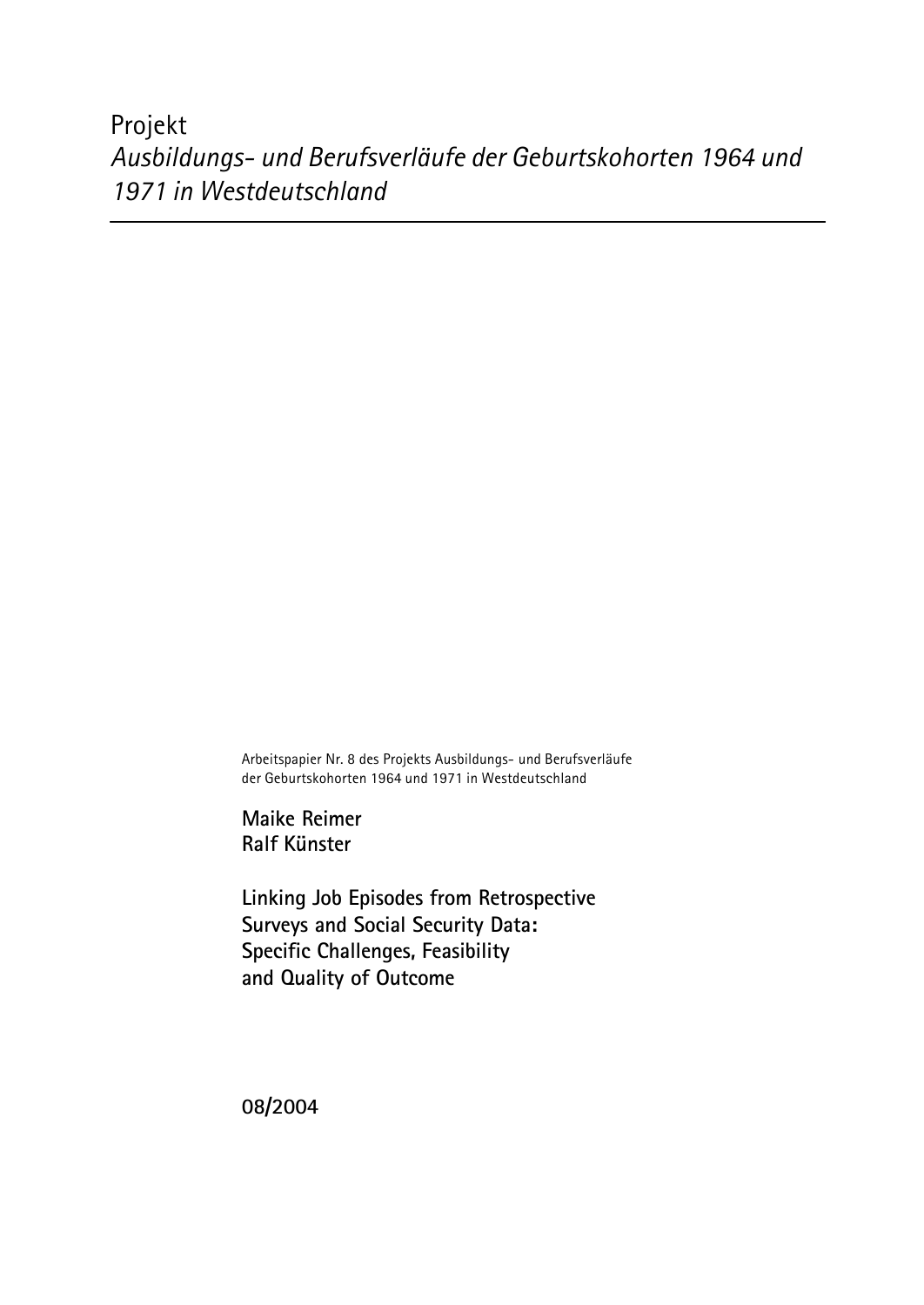Contact:

Maike Reimer Ralf Künster Max-Planck-Institut für Bildungsforschung Lentzeallee 94 14195 Berlin

reimer@mpib-berlin.mpg.de kuenster@mpib-berlin.mpg.de http://www.mpib-berlin.mpg.de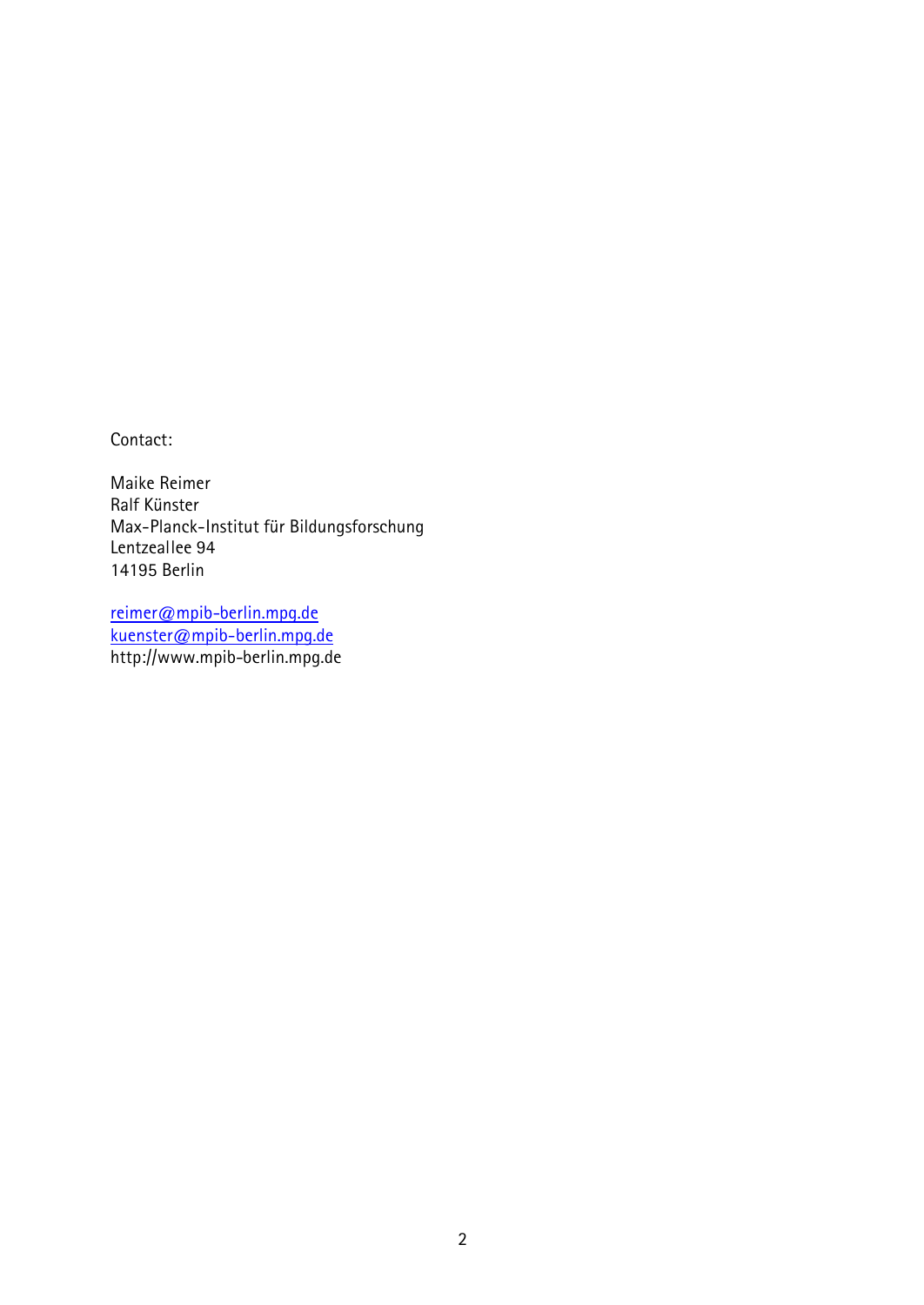# **Contents**

| $\mathbf{1}$   |            |                                                                                                                                                                  |  |
|----------------|------------|------------------------------------------------------------------------------------------------------------------------------------------------------------------|--|
| $\overline{2}$ |            |                                                                                                                                                                  |  |
|                | 2.1<br>2.2 | Developing a Match Rule for Register Data from IAB and Survey Reports from the<br>How Job Episodes and Their Start and End Dates Are Generated in the IAB File 8 |  |
|                | 2.3        |                                                                                                                                                                  |  |
|                | 2.4        |                                                                                                                                                                  |  |
| 3              |            | Matching Employment Episodes - Data Preparation and Match Rates 13                                                                                               |  |
|                | 3.1        |                                                                                                                                                                  |  |
|                | 3.2        |                                                                                                                                                                  |  |
|                | 3.3        |                                                                                                                                                                  |  |
|                | 3.4        |                                                                                                                                                                  |  |
| 4              |            |                                                                                                                                                                  |  |
|                | 4.1        | What Have We Learned About Match Rates and the Causes of Match Failure?  22                                                                                      |  |
|                | 4.2        |                                                                                                                                                                  |  |
| 5              |            |                                                                                                                                                                  |  |
| 6              |            |                                                                                                                                                                  |  |

# **Abstract**

This paper deals with the linking of longitudinal survey and register data from the German Social Security agencies on the basis of events or episodes. Events, episodes or transitions are products of errorprone data generation processes and therefore can differ between the data sets to be linked. A match rule that uses starting and ending date of each episode as identifying information is developed, applied and evaluated. It distinguishes between *perfect matches*, *time-liberal matches* and *multiple matches*. About 70 % of all episodes can be successfully matched. Qualitative case studies show that linkage failure is due to the differing construction of events/episodes, errors in the recall of the identifying information and in the recall of the preparatory information in the survey reports. Three issues are discussed: 1.How should a specific time period in the linked data file be represented? 2. What is the relationship between manual linkage on the basis of case studies and automatic linkage rules? 3. What are the implications for the validity of the survey data?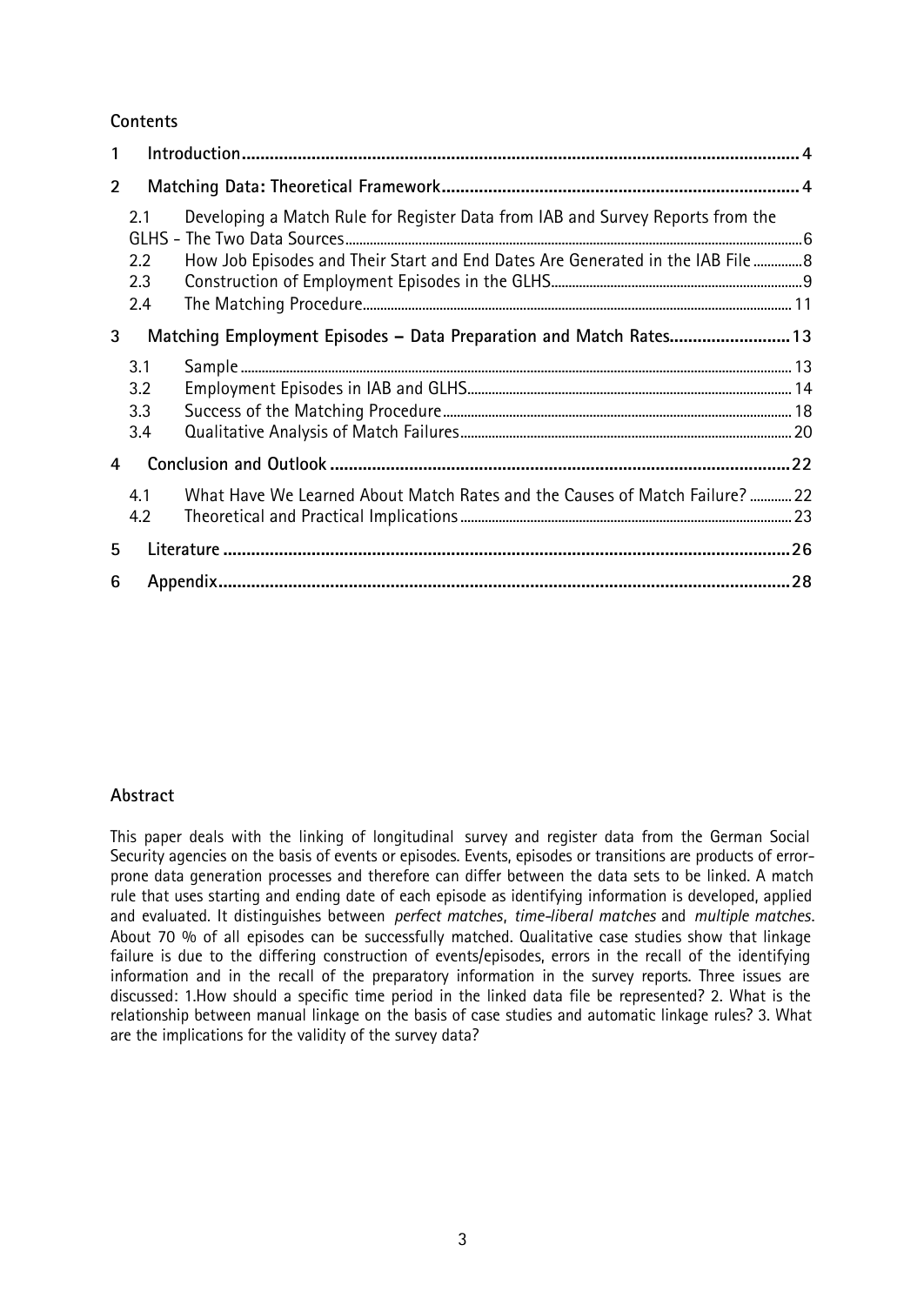### **1 Introduction**

The empirical study of individual employment careers as a sequence of episodes in various labor market contexts is indispensable for sociological, economical and social-scientific analyses of societies and societal change over time. The necessary empirical data most often come from retrospective or panel surveys, conducted by scientific or official institutions such as the census bureau. Another way to get relevant information are the registers that administrative institutions and offices assemble in the process of fulfilling their duties (so called processproduced data). The linkage of two data sources with complementary information about the same objects or units (human beings, organisations, events) will increase explanatory power through the combination of variables. For this purpose, the objects or units in the two data files must be matched correctly, ideally by a computer program that decides on the basis of automatic linkage rules. Most frequently, the units or objects to be linked are individuals; therefore literature on the linking of longitudinal register and survey data on the level of events or episodes is scarce and consequently, little is known about the specific challenges.

In this paper, we will examine this question using two data sets: a) retrospective survey reports about employment episodes from the "German Life History Study" (GLHS), and b) data from the German social security agencies about jobs held by the respondents, compiled by the Institute for Employment Research (IAB) of the Federal Employment Services' (BA, "Bundesanstalt für Arbeit"<sup>1</sup>) of the Federal Republic of Germany. First, we will look into the theoretical and formal framework for the linkage and its evaluation. Second, we will describe both data sets and the process of data generation in detail and make assumptions about the discrepancies that are to be expected. On this basis, we will develop a match rule for employment episodes. Third, we will report the preparatory data transformation and describe the resulting match rates of the matching procedure. Using selected case studies, we will identify reasons for match failure and at last discuss the practical and conceptual implications.

### **2 Matching Data: Theoretical Framework**

Fellegi and Sunter's (1969) classical framework for data linkage assumes two data sets that represent information about the same objects – usually individuals - in a similar matrix format: each object is represented by a row or record and characterized by values of variables in the columns. A human being or a computer program can then match corresponding objects by

 $^1$  From January 2004 "Bundesagentur für Arbeit".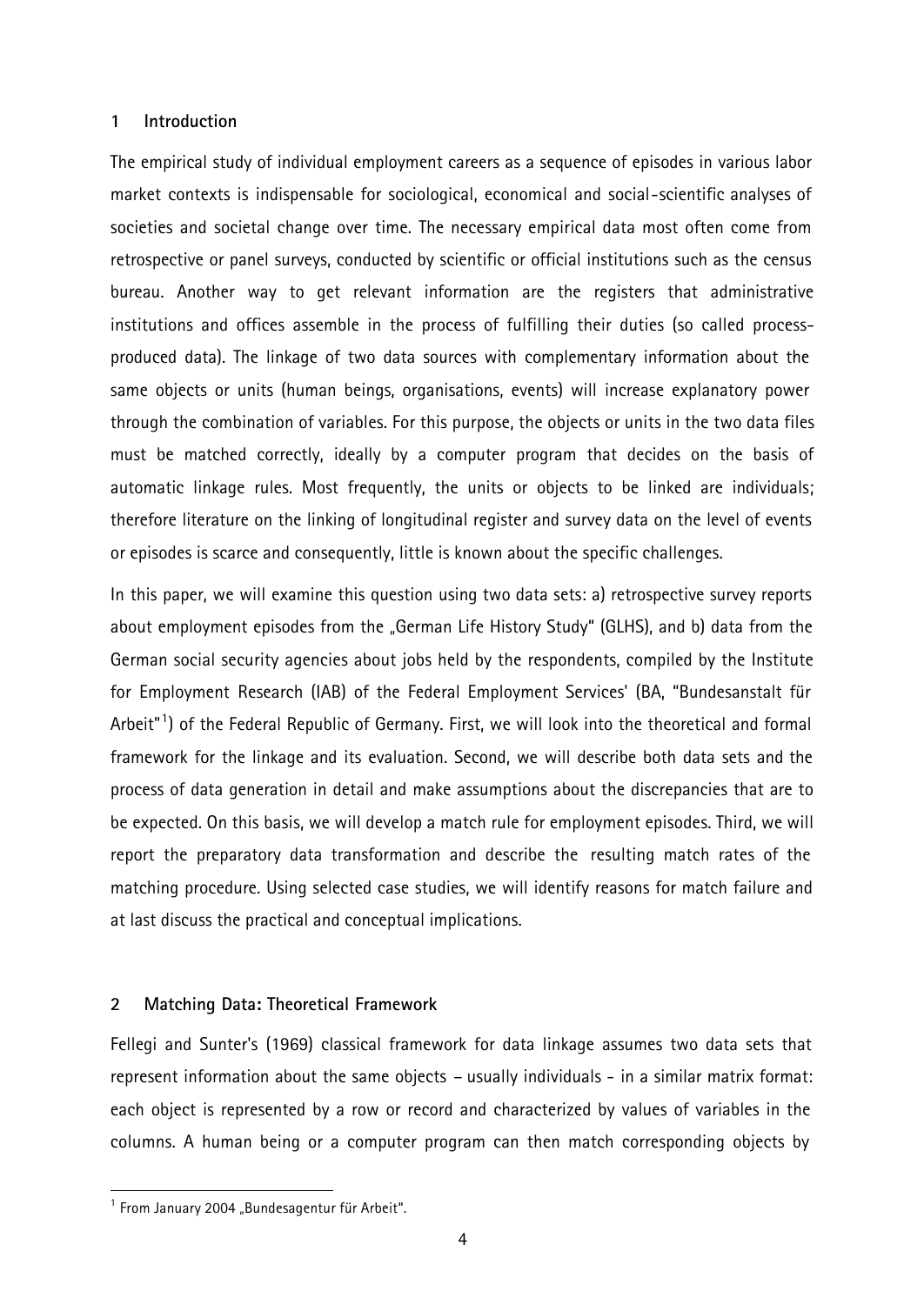comparing every possible pair of records with respect to one or more selected identifying variables (i.e., name or individuals, birth dates, birth places) and, using a predetermined criteria, making one of three decisions about the classification of two records:

they do represent the same objects and are finally matched  $\mathcal{L}_{\mathsf{m}}$  match"),

they do not represent the same objects and are finally not matched ("non-matched"),

it is impossible, on the basis of the available information, to decide whether they represent the same objects or not and the match decision is postponed.

Central elements of the matching procedure and crucial for its success are therefore the *selection of identifying information* and the *selection of the rules and criteria,* that decide about the match status.

Identifying information must be available in both data sources in comparable form and for all records. Moreover, it must identify (individually or in combination) uniquely one and only one object or unit. Since data generation processes lead inevitably to errors in the data, records that represent the same object can differ regarding the identifying information, and records that represent different objects can be consistent in their identifying information. Thus, the matching procedure can produce two kinds of misclassifications:

- records that represent the same objects are erroneously classified as non-match ("type-A-error"), and
- records that do not represent the same objects are erroneously classified as match ("type-B-error").

Rules and criteria generally should be chosen in a way that minimizes the risk for errors of Type A an B simultaneously and produces both a high hit rate and a low rate of misses. Unfortunately, match rules that have a lower risk for Type-A-errors tend to have a higher risk for Type-B-errors: a liberal match rule that decides "in favor of the plaintiff" whenever there is room for doubt will more often declare records that represent different objects as matched. The other way round, a conservative and strict rule that rather would declare a doubtful case as non-match will more often overlook records that represent the same objects and differ in their identificatory information only by error. Depending on the purpose of the matching, rules and criteria must be selected more conservatively (specifically) or more liberally (sensitively) to place special emphasis on either avoiding Type-A errors or type B errors.

So far the basic assumptions of Fellegi and Sunter. When matching events or episodes, another circumstance is to be considered. Episodes are temporally extended events or states that are delimited by changes in the relevant defining features (such as activities, roles, places). They are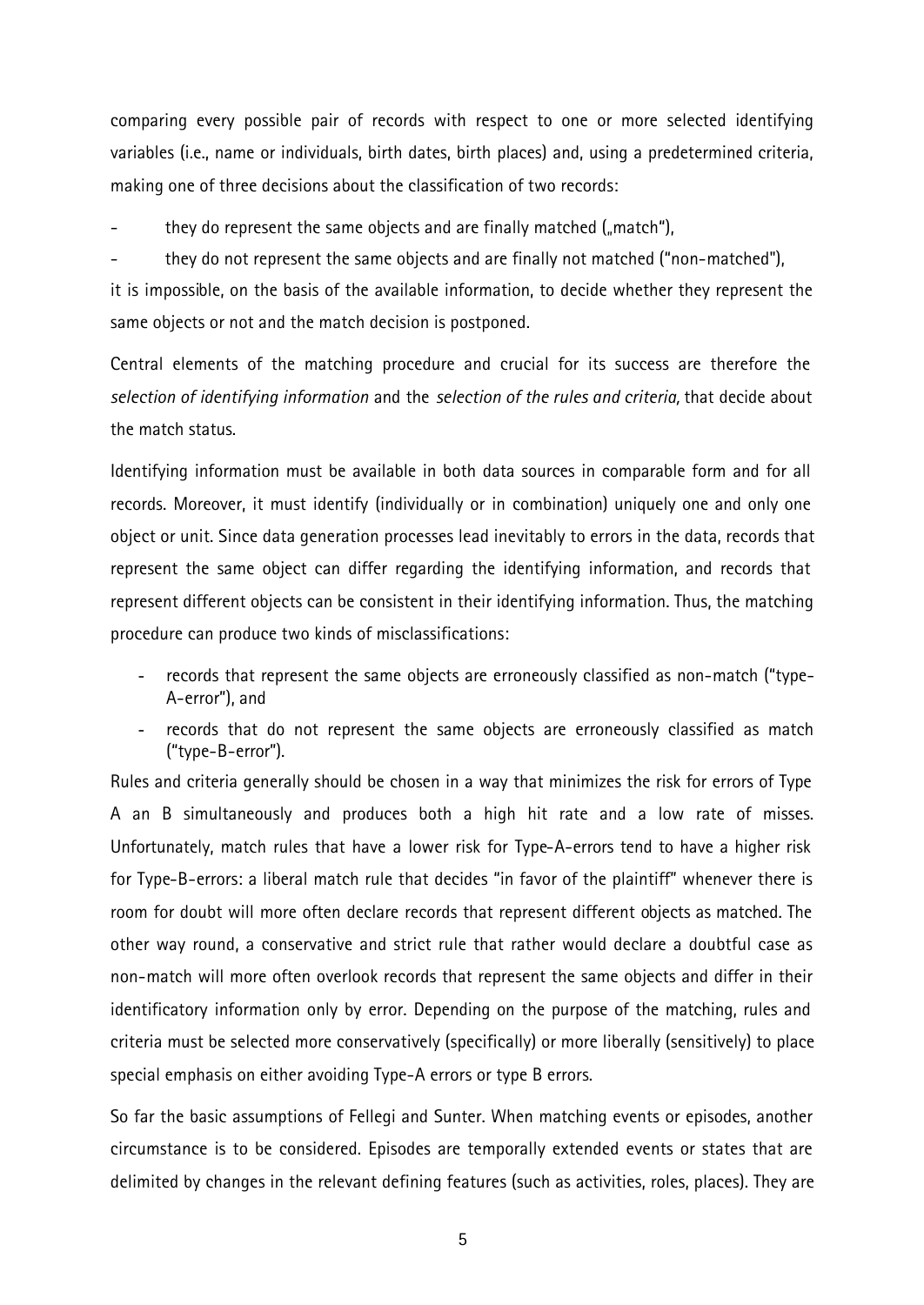not "natural units" in the sense that individuals are. They are by their very nature fuzzy, that means, they can be delimited by many different and even by mutable criteria. The definition of episodes in a data set reflects the interests of the data collection agents. For register data, the administrative necessities of the data gathering institution are crucial. For social scientific survey reports, the social scientific concepts regarded are as useful when describing the selected aspects of reality and when answering the researcher's substantial questions. As observed by Luks and Brady (2003, 416), "there is a fundamental identification problem when we use survey data to cross-check administrative data (about episodes of welfare recipiency)". Also Miller and Groves (1985) bring forth the question of the conceptual nature of objects or units under observation in their attempt to link events of victimization in police registers and survey reports.

Therefore, the episodes in survey and register data themselves are outcomes of differing data generation processes and therefore can differ in the two data sources. To illustrate this point, take the following example: a respondent reports employment for all of 1995 and a new job in a different company from January 1996 for the next six months until July 1996. The employers' register however states that the employment this person held from January 1995 on ends already in November of 1995 and the next employment episode starts in February 1996. Such discrepancies can sometimes be explained by assumptions about differences in the two data generation processes. Here, we might argue that the register is correct while the respondent has misdated end and start of these two consecutive jobs and forgotten a short time of unemployment between them. The challenge is to decide whether or under which circumstances such episodes from survey and register can be meaningfully matched and how this can be translated into a computerized linkage rule. To meet this challenge, the processes by which episodes are created in the survey and register data and the kind of discrepancies that occur must be known very well and in much detail.

# *2.1 Developing a Match Rule for Register Data from IAB and Survey Reports from the GLHS - The Two Data Sources*

Our register data is based on the mandatory integrated notification procedure for health insurance, statutory pension schemes and unemployment insurance that was introduced on 1 January 1971 (DEVO/DEVÜ)<sup>2</sup> (Bender and Hilzendegen, 1995). Employers of individuals covered by the social security system must notify the agencies of health insurance, statutory pension

 $^{\rm 2}$  For the time period covered applies the DEVO (Datenerfassungsverordnung) – Verordnung über die Erfassung von Daten für die Träger der Sozialversicherung und für die Bundesanstalt für Arbeit vom 24.11.1972, BGBl. I, 2159ff and the DÜVO (Datenübertragungsverordnung) – Verordnung über die Datenübermittlung auf maschinell verwertbaren Datenträgern im Bereich der Sozialversicherung und für der Bundesanstalt für Arbeit vom 18.12.1972, BGBl. I, 2482ff .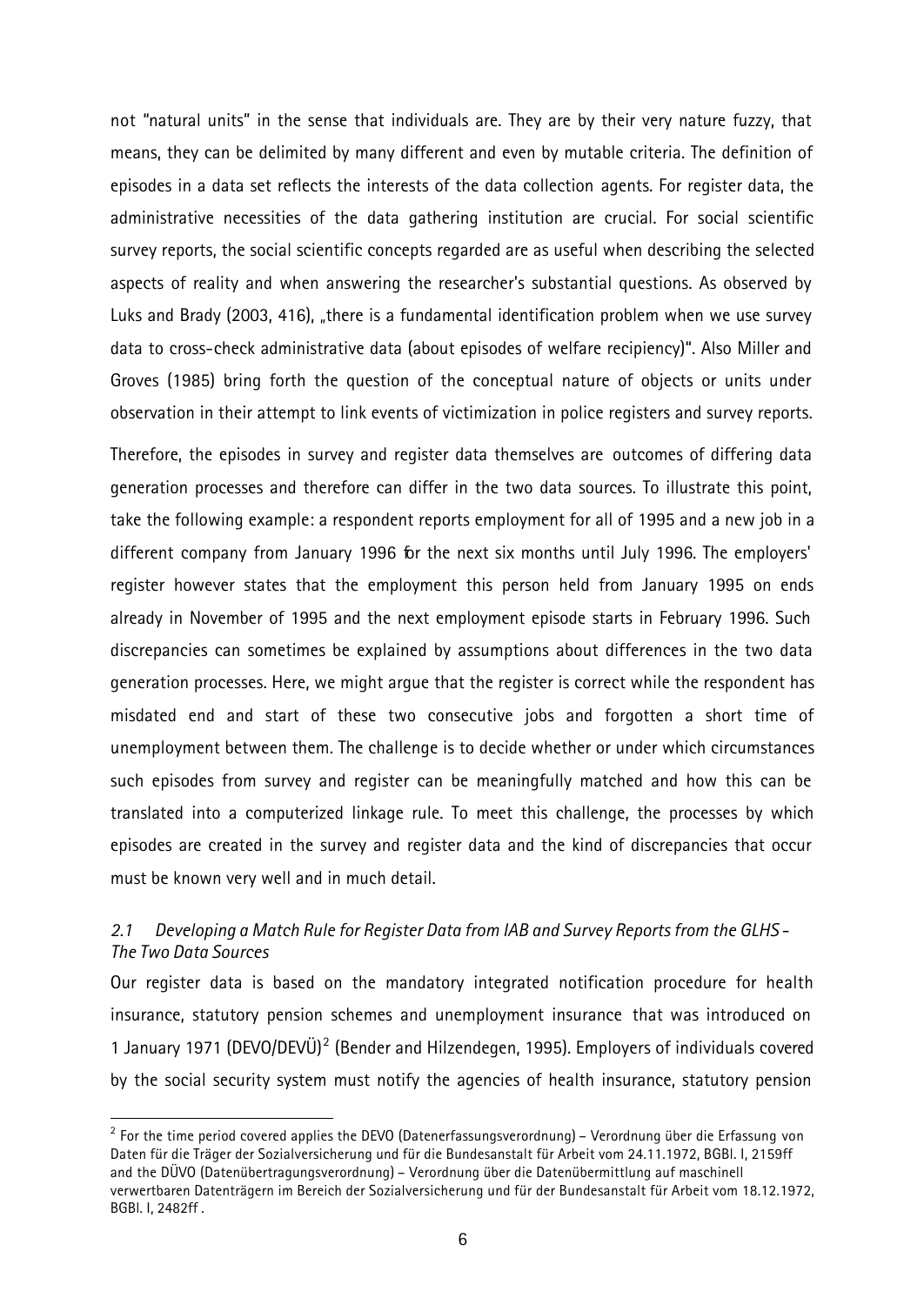schemes and the Federal Employment Services (BA, "Bundesanstalt für Arbeit") about every new employment and every release. In addition, at the end of each year, i.e. on 31 December, an annual control notification is required for each employee that stays with the company. The information on when and how long people were employed and their salaries are collected in very fine detail and with high accuracy, since the insurance agencies need the information to calculate the insured employees' insurance entitlements. From these notifications, the Institute for Employment Research (IAB "Institut für Arbeitsmarkt- und Berufsforschung") of the BA compiles and continually updates a data file for each person covered (henceforth called "IAB data"). This file contains longitudinal information about all jobs of a person which were covered by the social security system of the FRG $^3.$ 

|           |  |  | Table 1. Variables about employment episodes and transitions between employment episodes in IAB- and |  |
|-----------|--|--|------------------------------------------------------------------------------------------------------|--|
| GHLS-data |  |  |                                                                                                      |  |

| <b>IAB</b>                                          | <b>GLHS</b>                                    |
|-----------------------------------------------------|------------------------------------------------|
| Social security number                              | Social security number*                        |
| Start date (Day, Month, Year)                       | Start date (Month, Year)                       |
| End date (Day, Month, Year)                         | End date (Month, Year)                         |
| Daily gross income on which social security contri- | Monthly income gross or net                    |
| butions are being paid                              |                                                |
| Profession (three-digit code)                       | Profession (three-digit code $+$ free text)    |
| Professional position                               | Professional position                          |
| (code)                                              | (code + free text)                             |
| Full or part time                                   | Full or part time                              |
|                                                     | Exact working hours                            |
|                                                     | Fix-term contract?                             |
|                                                     | Required qualification                         |
|                                                     | Kind of contract                               |
|                                                     | How was employment obtained?                   |
|                                                     | Improvement respective to previous employment? |
|                                                     | Employment change voluntary or involuntary?    |
|                                                     | Reason for employment change                   |
|                                                     | Number of employees in company                 |
| Company code                                        | Company code                                   |
| <b>Branch</b>                                       | Branch (code + free text)                      |
|                                                     | Company name and place (free text)             |
|                                                     | Company type                                   |

\*Social security numbers were asked in the GLHS from those who agreed to have their records matched to the IABdata

Survey reports are from the German Life History study's ("GLHS") subproject "Education and Careers of individuals born in 1964 and 1971 in West Germany", directed by Prof. K. U. Mayer at the Max Planck Institute for Human Development in cooperation with the Institute for Employment Research (IAB) $4$ . The study collects data to describe and explain socio-economic processes and structures in the context of individual decisions and societal institutions and their

 $^{\rm 3}$  About 80% of jobs in former West Germany are covered by the social security system (Bellmann et al., 2002) .

<sup>&</sup>lt;sup>4</sup> Here, Hans Dietrich und Stefan Bender were responsible for the study.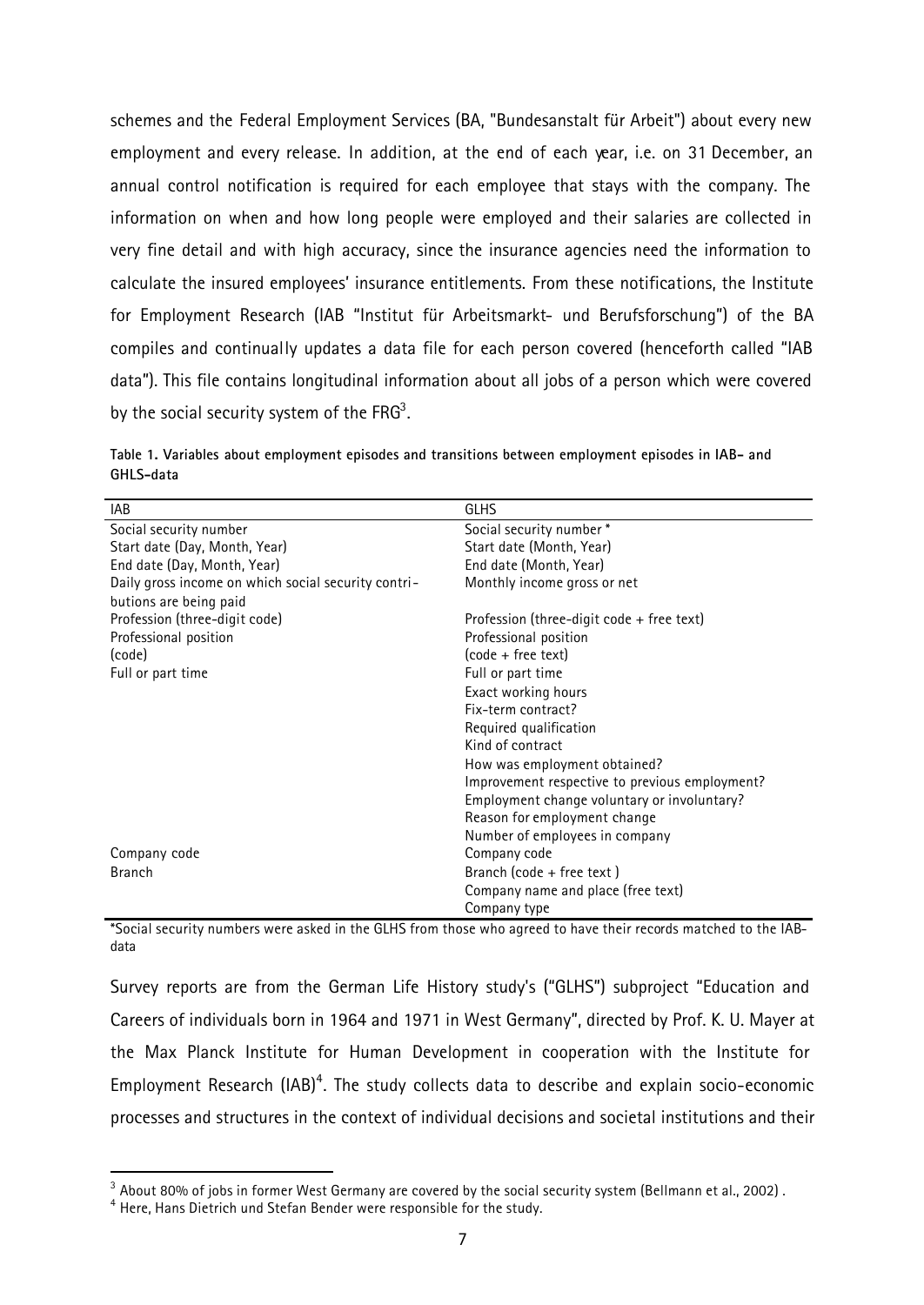changes over time. A representative sample of 2900 people born in 1964 and 1971 in West Germany – including German-speaking foreigners – was interviewed retrospectively in a CATI or CAPI<sup>5</sup> interview about their entire employment careers or employment episodes (Mayer and Brückner, 1989; Wagner, 1996).

The two data files contain different variables about each job episode and the transitions between them or into episodes without employment (see table 1). As identifying information, we will use the social security number and the start and end dates of each job episode. The social security number is used as a barring criteria that narrows down the search space: we compare only registered and reported episodes that have the same social security number and therefore concern the same person $^6$ .

### *2.2 How Job Episodes and Their Start and End Dates Are Generated in the IAB File*

In the IAB data file, every record represents a notification - either at the beginning of an employment, at the end of an employment, or the control notification on December 31. Notifications are related to the individual by their value on the social security number variable. Continuous employment episodes in a company can be created by using the unique company code which the Federal Employment Services assign to any company or employer. A change in company codes between successive records can be interpreted as an individual's transition into another job, and the continuity of company codes as a continuation of the same employment in the same company. We, therefore, merge successive records without time gap between them and identical company codes into an episode of continuous employment with one company - a "company episode".

How do the Federal Employment Services assign company codes to companies? A company is characterized as "smallest, legally independent, local unit of a work place as conceived by the Federal Statistical Office" (Brixy, 1999). This principle, however, cannot be applied universally. For example, branches of one company within the same community that belong to the same branch may apply for a common company code, provided that they carry out the notification from the same place (Bender and Hilzendegen, 1995). On the other hand, one *branch* can get more than one company code.

 $^{\rm 5}$  Computer Assisted Telephone Interview und Computer Assisted Personal Interview.

 $^6$  Matching individuals by the social security number is highly reliable: the digits are not random but contain meaningful information, and the last digits are produced by a checksum algorithm. If a respondent reports a wrong number or the interviewer records the number incorrectly, this will not lead to the wrong person being selected from the IAB file but to a complete match failure and the exclusion of the person from the match sample.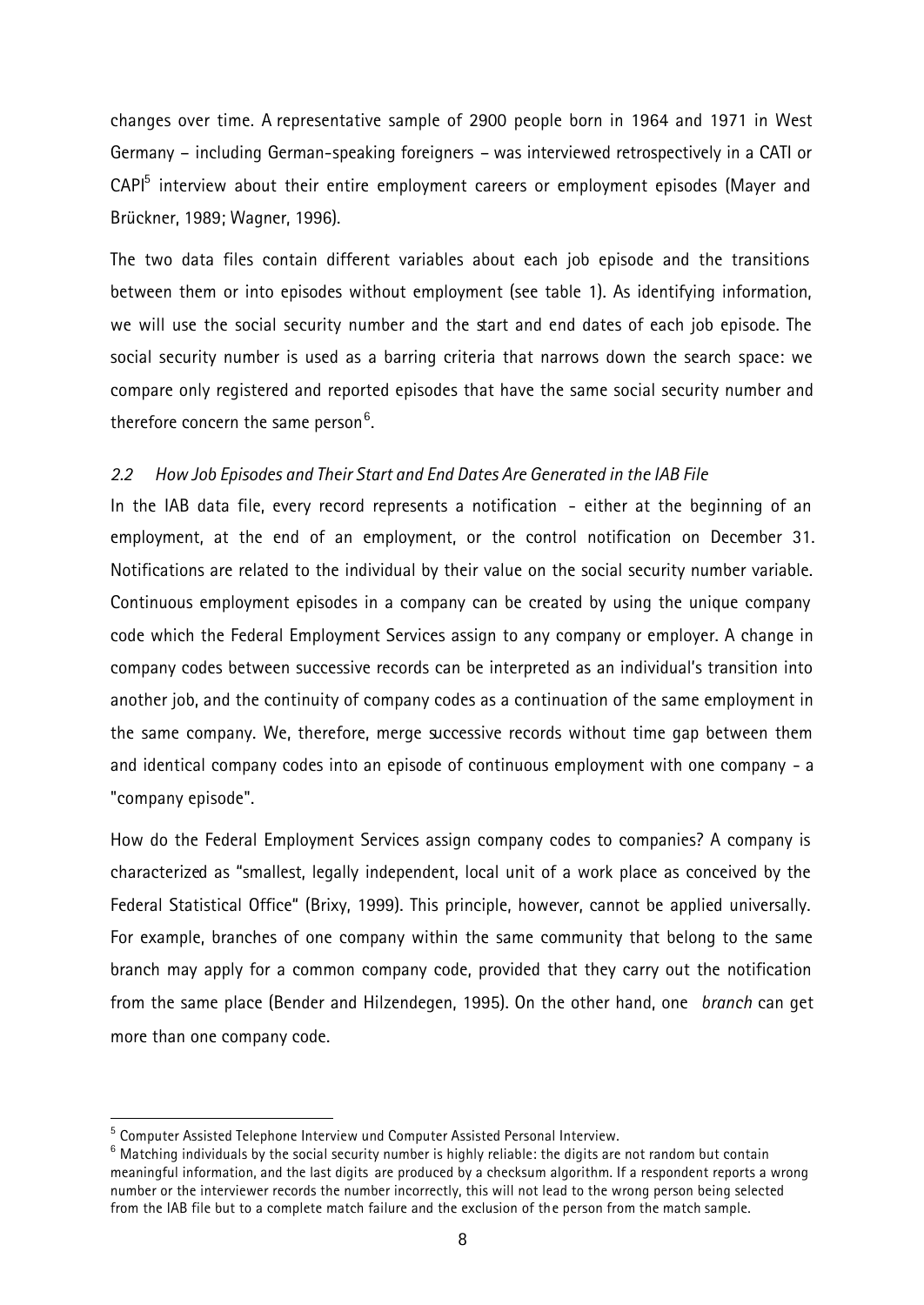A new company code is generally given out whenever the owner of a company changes, unless the company is transferred to a family member, in which case a new company code only is given out if the health insurance agency demands it. Whenever a company changes its legal status, a new company code may be applied. If an owner closes down his company and establishes another one, he may use the old company number.

When changes in company codes do not correspond to a change for the employee that could be called a job or company change, respondents most likely won't report one. Three constellations might be most problematic (Fritsch, 1997) when interpreting company code changes between records longitudinally as changes in an individual's jobs:

- If a large company has more than one company code, a company code can change between notifications if the administrative task of making the notification is shifted to another place within the company.
- If owner or legal status have changed between notifications, a new company code may be used.
- If two or more branches of one company in the same community originally had the same company code, and one is being taken out of this (administrative) location – i.e. through outsourcing - , the company code for employees of this branch changes.

Fritsch (1997) suggests that this might be mainly a problem in the public sector, in large companies, in companies that belong to the social security branch and for non-profit organisations.

# *2.3 Construction of Employment Episodes in the GLHS*

Starting with their first employment after completing primary education, respondents report their employment history retrospectively as a chronological sequence of employment episodes separated by times of unemployment or labor market inactivity, changes of company, professional position, income, activity or work time arrangements. We generate company episodes by merging employment episodes not separated by times of unemployment, times of labor market inactivity or company change.

How do people report their employment episodes? The employment episodes are based on the autobiographical recall of the respondents. They first have to describe their main activity during a time period as employment. Second, they have to reconstruct changes and describe them as end of employment, as a change between companies or a change within a company. Third, they have to date start and end of the episode thus reconstructed down to a month. In autobiographical memory, employment information is thought to be represented as sequence of employment episodes and interruptions that reflect the personally and socially meaningful and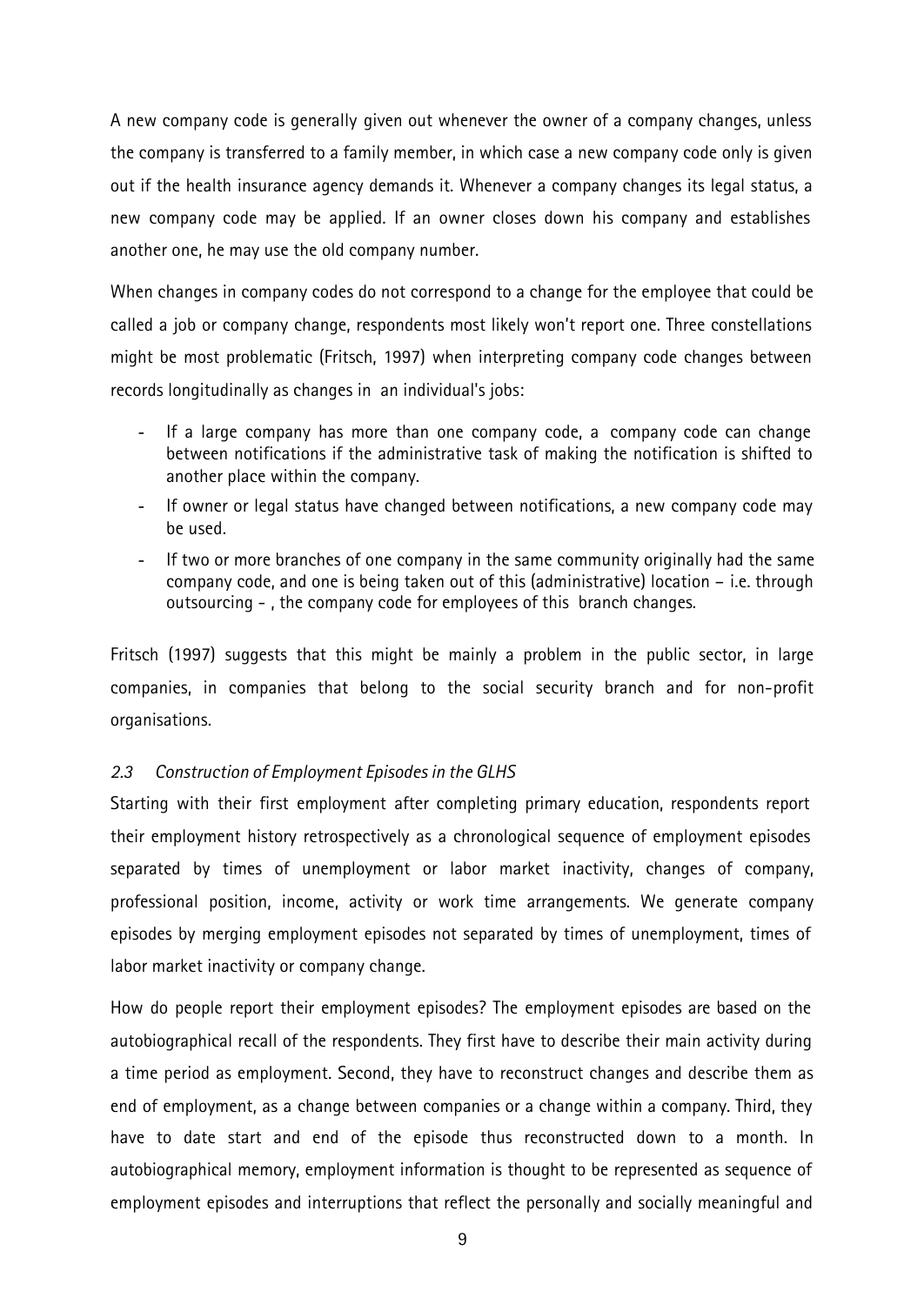consequential categories of the respondents' (work) biographies. These episodes do not necessarily correspond to what social scientists want and how they are represented in the IABdata, which can lead to discrepancies. In addition, autobiographical memory often is incorrect, especially about calendar dates, which also leads to discrepancies between reported and registered episodes. Since autobiographical remembering tends to simplify and conventionalise the life course and adjust it to present individual and normative work-related roles and expectations (Barsalou, 1988; Conway and Pleydell-Pearce, 2000; Middendorf, 2000; Neisser and Fivush, 1994), a bias might be introduced here. Empirically, it has been shown (Paull, 2002; Reimer, 2003) that respondents retrospectively:

- omit and insert episodes of employment,
- temporally stretch, reduce and move employment episodes in both directions (towards earlier or later dates),
- omit transitions or merge employment episodes into a longer sequence of continuous employment if they adjoin directly or are separated only by a brief interval of unemployment/labor market inactivity, or by very brief other employment episodes,
- insert transitions or separate continuous company episodes into two or more episodes directly adjoining each other or separated by brief intervals of unemployment/labor market inactivity, or by very brief other employment episodes,
- describe a transition between employment episodes that occurred within a company as transition between companies or vice versa.

The selective omission of shorter events that do not fit into life's overall logic and the merging of similar episodes that are separated by unremarkable changes will be the most widespread memory errors. Describing transitions erroneously as within or between companies is especially likely when administrative structures are unclear or changing themselves; errors are equally likely in either direction (towards earlier and later dates) (Reimer, 2003).

Dating start and end of an episode down to a month relies on reconstructive inferences: people infer calendar dates of events from their connections with other biographical events and in reference to a few landmarks (such as birthdays or public holidays) of which exact dates are known. Dating errors are mostly small (a few months), or respondents err by exactly one, in some cases two or three years. Discrepancies usually are unsystematic, the erroneously reported date is as likely to be too early as too late. (Brown et al., 1985; Friedmann, 1993; Larsen et al., 1996).

Reconstruction errors do not occur equally often for all respondents; factors associated with persons or employment careers make the recall task easier for some cases, that therefore produce less discrepancies. Especially at risk are individuals with eventful or unconventional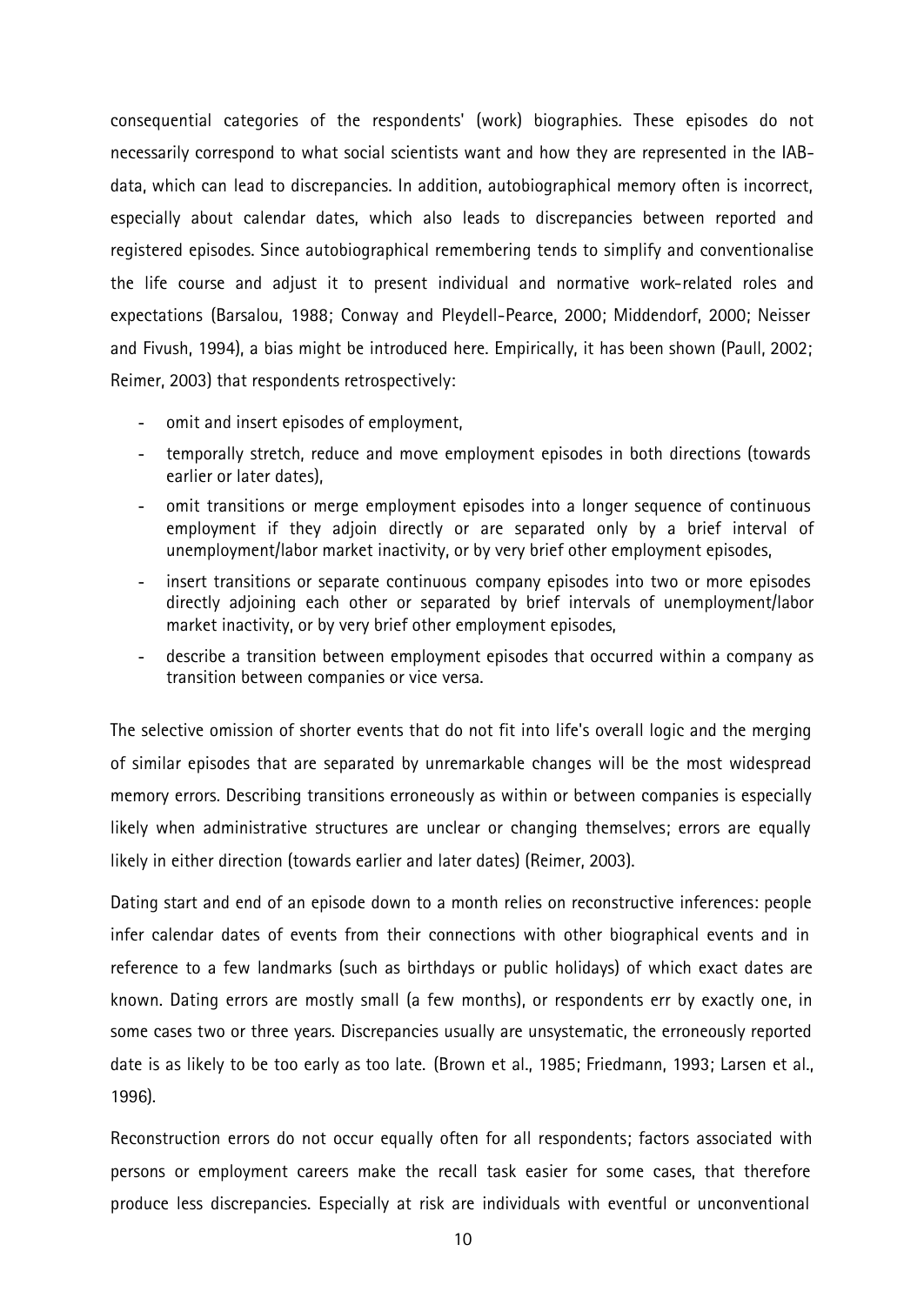careers that are harder to remember and are hard to be reported smoothly as a sequence of company episodes.

# *2.4 The Matching Procedure*

A procedure for the matching of the retrospective employment history of the GLHS with the IAB register data has to take the following possible sources of discrepancies into account:

- respondents omit or insert entire episodes of employment,
- respondents misdate start and/or end of an episode in one or the other direction,
- respondents merge episodes separated by unremarkable transition, "ironing out" shorter periods of unemployment or labor market inactivity,
- respondents reconstruct company changes without any corresponding change in company codes,
- company codes change without any corresponding report of a company change.

We developed a five step matching procedure that allows - in addition to perfect matches - also *time-liberal* matches and *multiple matches* (see figure 1):

| step 1: | <b>Perfect Match</b>                                                                                                                                                                                                                                                                             |
|---------|--------------------------------------------------------------------------------------------------------------------------------------------------------------------------------------------------------------------------------------------------------------------------------------------------|
|         | Matches episodes with identical start and end dates                                                                                                                                                                                                                                              |
| step 2: | Time-Liberal Match                                                                                                                                                                                                                                                                               |
|         | Matches episodes with start or end dates that differ up to 2 months                                                                                                                                                                                                                              |
| step 3: | Multiple Match IAB-> GLHS                                                                                                                                                                                                                                                                        |
|         | If an IAB-episode and a GLHS-episode start at the same date (plus/minus two<br>months), and another IAB-episode and the same GHLS-episode end at the same<br>date (plus/minus two months, the multiple shorter IAB-episodes are matched to<br>the one GLHS-episode.                              |
| step 4: | Multiple Match GLHS->IAB<br>If a GLHS-episode and an IAB-episode start at the same date (plus/minus two<br>months), and another GLHS-episode and the same IAB-episode end at the same<br>date (plus/minus two months,) the multiple shorter IAB-episodes are matched to<br>the one GLHS-episode. |
| step 5: | Match Failure<br>Episodes unmatched by step 1 to step 4 are classified as non-matches.                                                                                                                                                                                                           |

Step 2 (Time-Liberal Matches) matches episodes that have different start and end dates due to small and unsystematic memory errors. Step 3 matches two or more registered episodes to one recalled episode, because respondents sometimes merge shorter episodes into one long episode by omitting transitions or "ironing out" shorter episodes of unemployment in between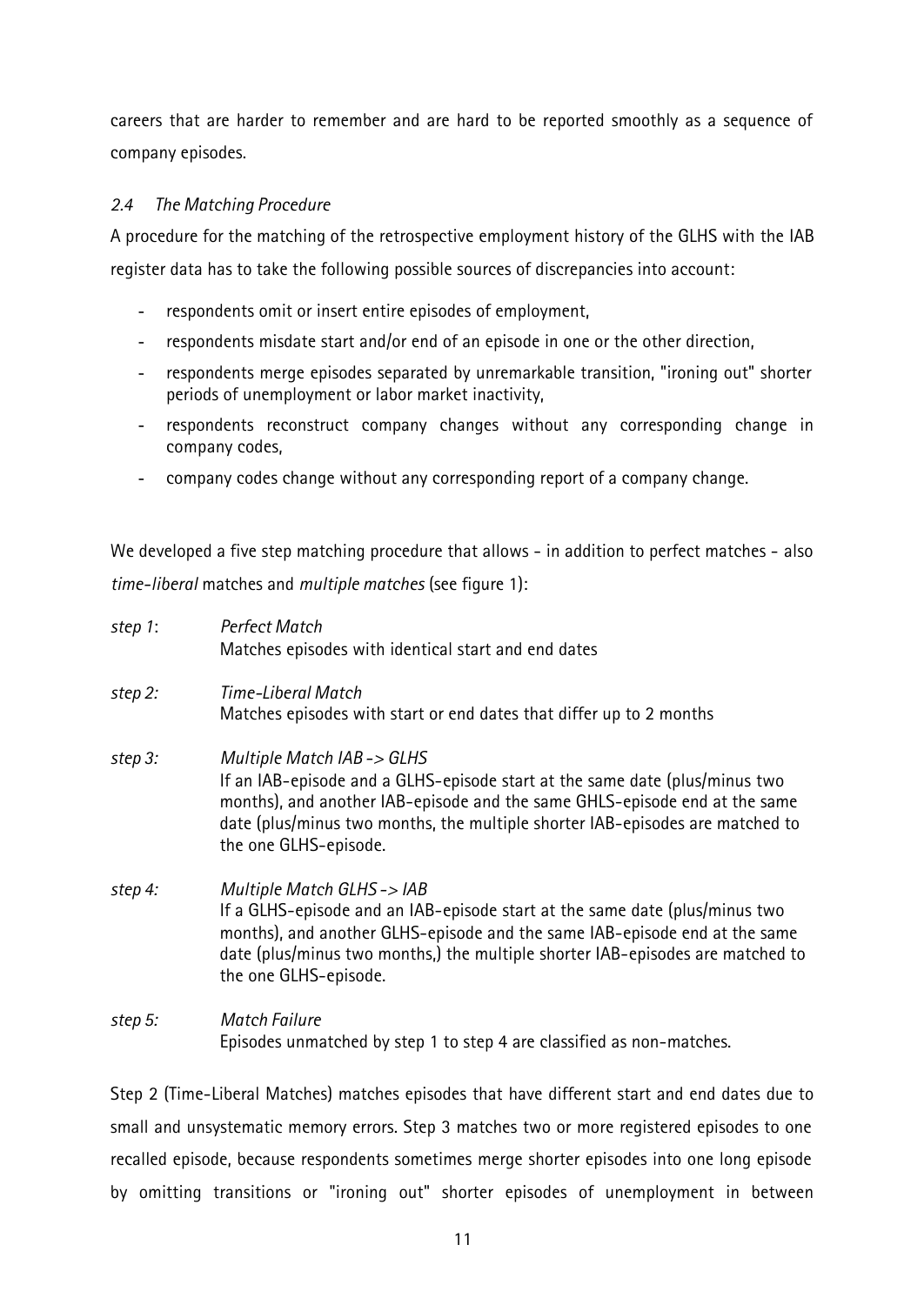employment episodes. This step also takes care of the cases where a registered company code change is not reported as company change by the respondent. Step 4 does the opposite and matches more than one recalled episode to one registered episode, since respondents occasionally insert company changes or unmerge episodes without a corresponding change in form code. In step 3 and 4, any number of episodes can be matched to one other episode, and gaps of any length between them may occur. Multiple matches run contrary to the Fellegi-Sunter-assumption that every record must be matched to one and only one other record.

#### **Figure 1. Schematic representation of perfect, time-liberal and multiple matches**

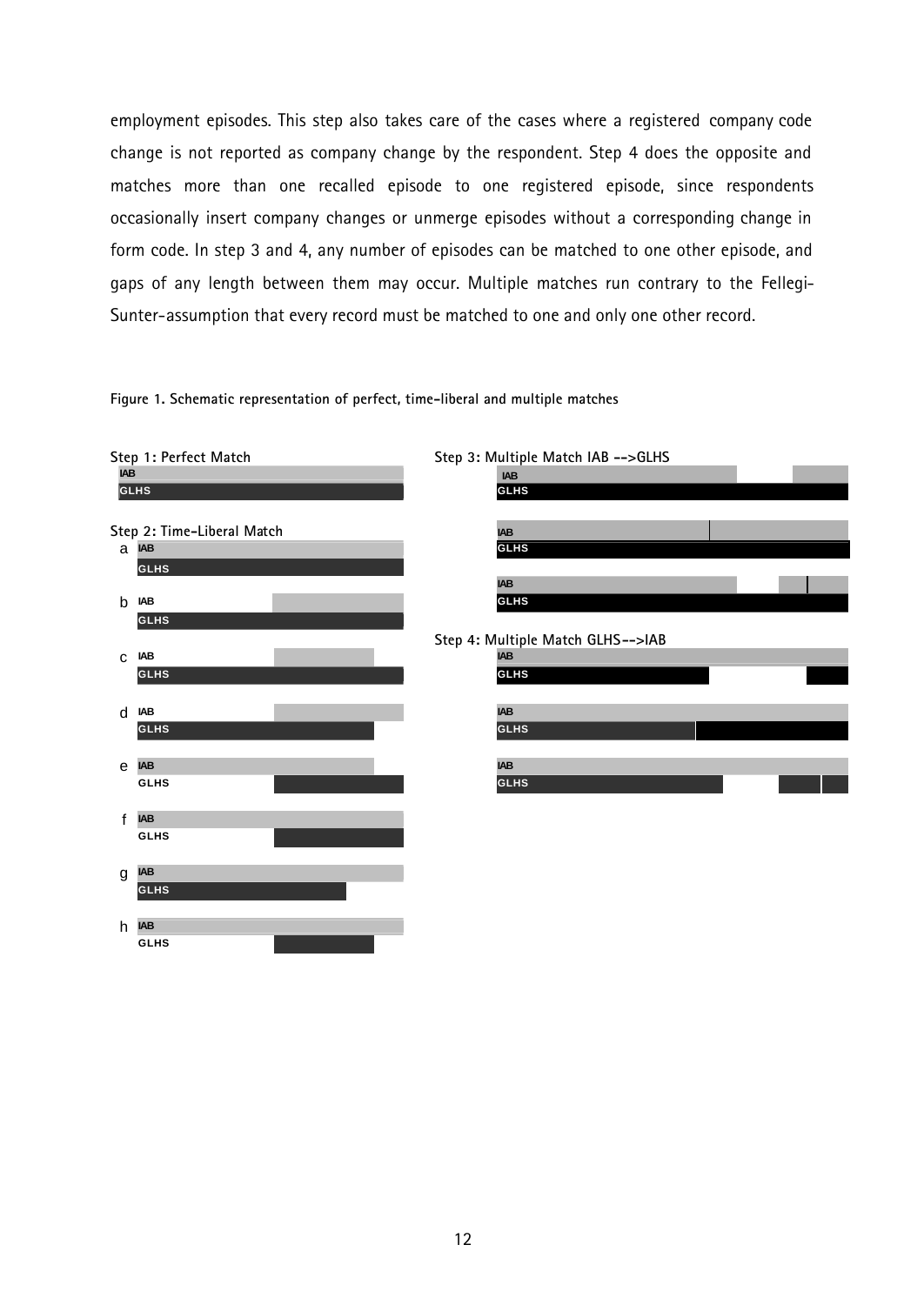### **3 Matching Employment Episodes – Data Preparation and Match Rates**

# *3.1 Sample*

l

Of the original sample representative of people born in West Germany in 1964 and 1971 (n= 2909), we include employment episodes of the 636 individuals that can be matched accurately by their social security numbers<sup>7</sup>. This match sample is therefore a selection of those that agreed to the data linkage, have been covered by the social security system at least once and were able and willing to provide their social security number correctly. Table 2 gives an overview of some demographic characteristics of the original and the match sample. Differences in birth year and gender are minimal, but women of both cohorts are underrepresented and men of the 1964 cohort overrepresented. The lower educated (primary education) are underrepresented, those of intermediate and higher education are overrepresented.

|                                                | Original sample |       | Match sample   |         |
|------------------------------------------------|-----------------|-------|----------------|---------|
|                                                | n               | 0/0   | n              | 0/0     |
| Gender and Birth Cohort                        |                 |       |                |         |
| men                                            | 1530            | 52.6% | 343            | 54.0%   |
| women                                          | 1379            | 47.4% | 292            | 46.0%   |
| cohort 64                                      | 1474            | 50.7% | 311            | 49.0%   |
| cohort 71                                      | 1435            | 49.3% | 324            | 51.1%   |
| cohort 64 men                                  | 753             | 25.9% | 173            | 37.2%   |
| cohort 64 women                                | 721             | 24.8% | 138            | 21.7%   |
| cohort 71 men                                  | 777             | 26.7% | 170            | 26.8%   |
| cohort 71 women                                | 658             | 22.6% | 154            | 24.3%   |
| <b>Highest Schooling</b>                       |                 |       |                |         |
| No degree                                      | 53              | 1.8%  | 4              | 0.6%    |
| Special education                              | 15              | 0.5%  | $\overline{2}$ | 0.3%    |
| einf. Hauptschule/<br>POS up to 8 years        | 509             | 17.5% | 79             | 12.4%   |
| qualif. Hauptschule                            | 313             | 10.8% | 50             | 7.9%    |
| Realschule/Mittl. Reife/<br>POS up to 10 years | 1045            | 35.9% | 261            | 41.1%   |
| Fachhochschulreife                             | 96              | 3.3%  | 20             | $3.1\%$ |
| Abitur/Fachabitur                              | 743             | 25.5% | 201            | 31.7%   |
| Missing/Other                                  | 135             | 4.6%  | 18             | 2.8%    |
| Total                                          | 2909            |       | 635            |         |

| Table 2. Differences between original and match sample |  |  |  |
|--------------------------------------------------------|--|--|--|
|                                                        |  |  |  |

 $^7$  Bender et al. (2001) report on the linkage of the entire sample on the basis of individuals.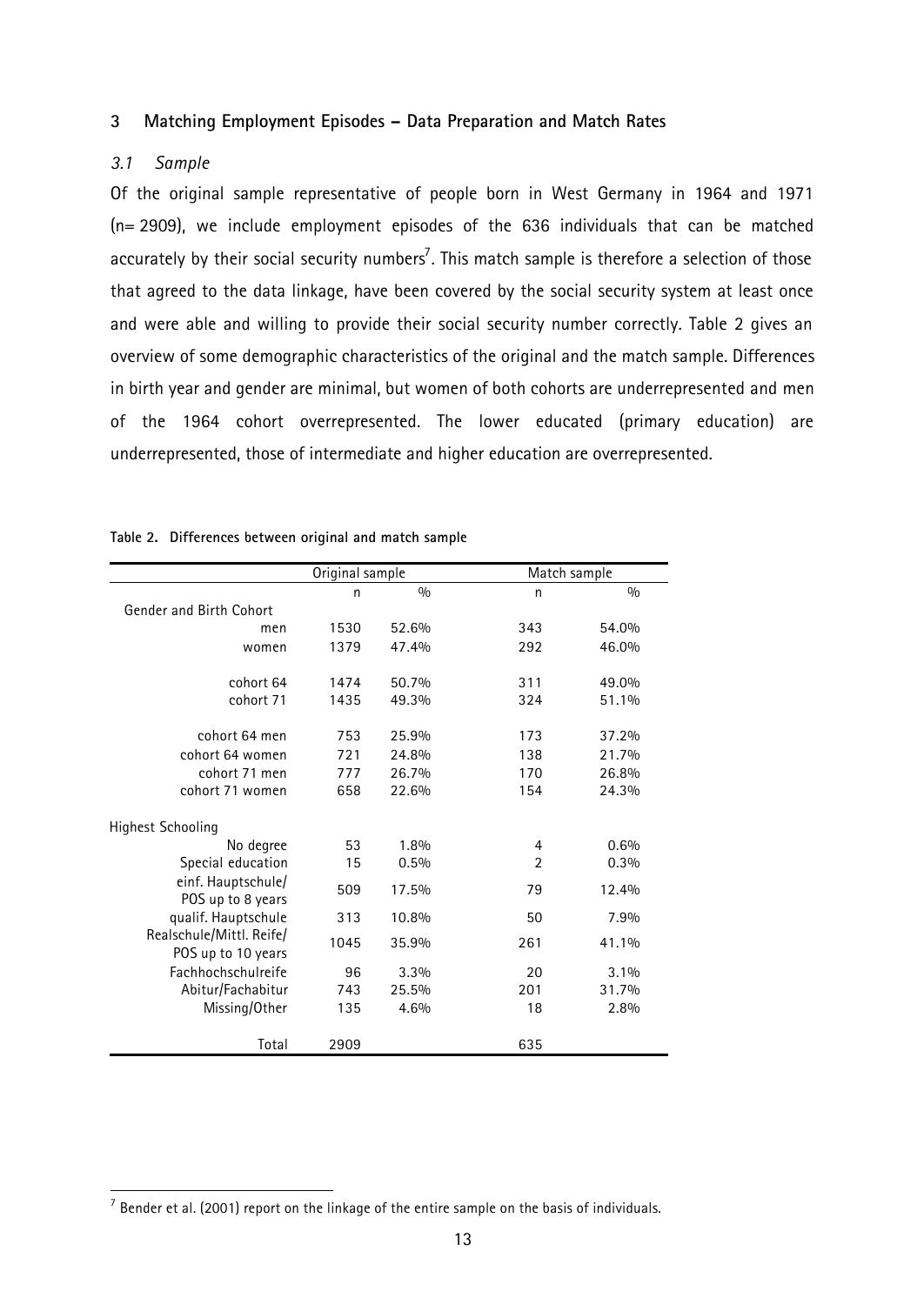The differences may arise because the overrepresented groups have more often had jobs covered by the social security system. Also, the underrepresented groups might be less inclined to agree to the linkage or have greater difficulties in providing the correct social security number. The differences could bias our conclusions if these factors are related to outcome and success of the matching procedure. One might speculate that more conventional careers covered by the social security system can be matched more easily to social security register data, or that those individuals that are willing and able to report their social security number also reconstruct their careers more reliably. In this case, our observed match rates would be too optimistic. There are no empirical results, however, to confirm or disconfirm such speculations.

### *3.2 Employment Episodes in IAB and GLHS*

A number of preparatory data transformations were necessary to make the episodes and identification information comparable. Since these constitute a part of the data generation process, table 3 reports in detail all necessary measures in both register and survey data. Single case studies were conducted to make sure these were appropriate. Table 4 gives an overview of the episodes in both data files after the transformation.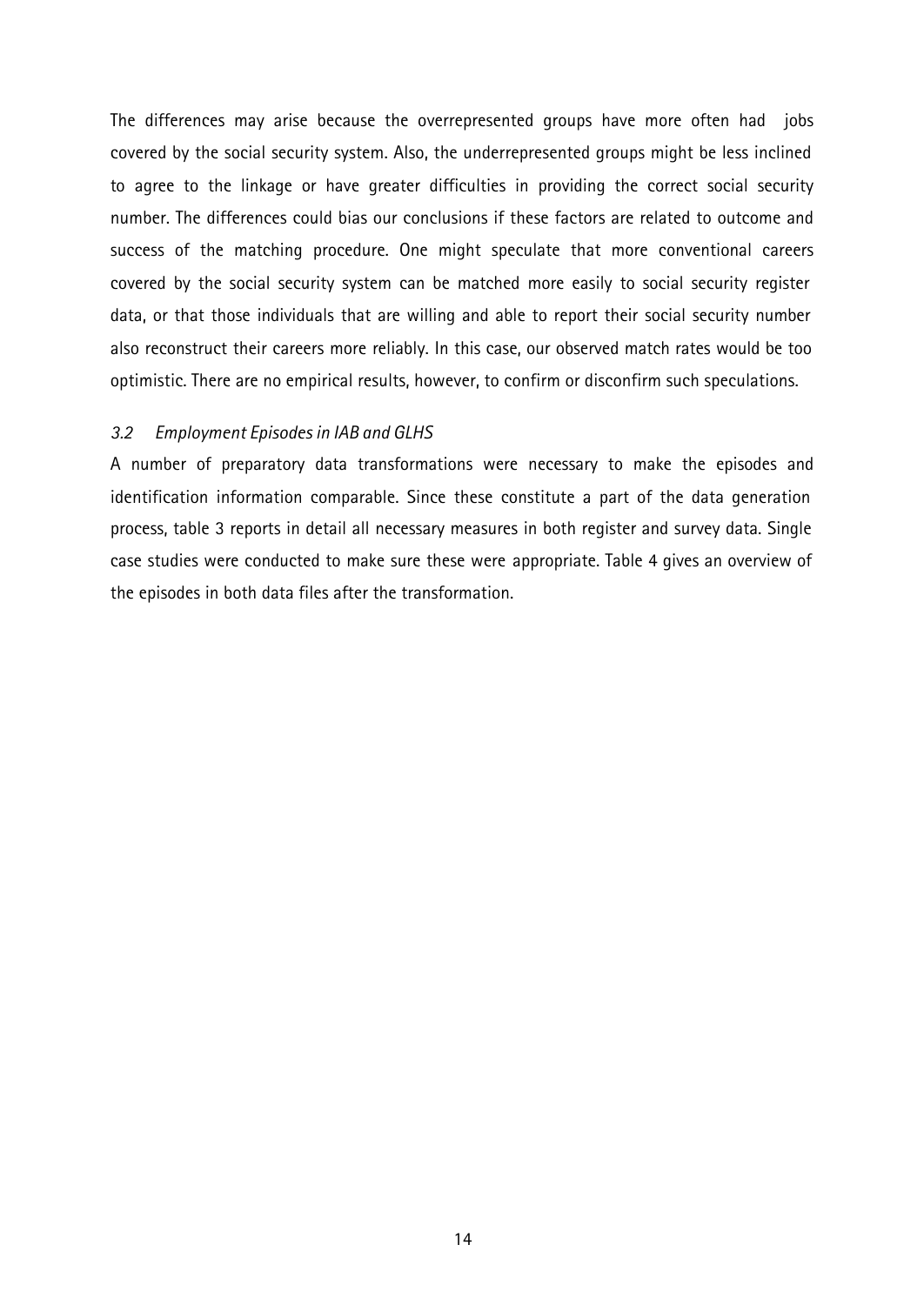| Table 3. Preparatory data transformation |  |  |
|------------------------------------------|--|--|
|------------------------------------------|--|--|

|                                                    | <b>IAB</b>                                                                                                                                                                                                                                                                                                         | <b>GLHS</b>                                                                                                                              | Transformation                                                                                                                                                                                                                                                                                                                                                             |
|----------------------------------------------------|--------------------------------------------------------------------------------------------------------------------------------------------------------------------------------------------------------------------------------------------------------------------------------------------------------------------|------------------------------------------------------------------------------------------------------------------------------------------|----------------------------------------------------------------------------------------------------------------------------------------------------------------------------------------------------------------------------------------------------------------------------------------------------------------------------------------------------------------------------|
| Employment<br>episodes                             | Jobs covered by the social<br>security systems<br>(excludes civil servants (civil<br>servants), self-employed,<br>farmers; only jobs with a<br>monthly income above 630,-<br>DM; includes some<br>traineeships)<br>Includes employment put on<br>hold such as maternity leave,<br>sick leave, or military services | Jobs for pay that constitute<br>a person's primary activity<br>Excludes times of maternity<br>leave, sick leave, or military<br>services | IAB: delete job training episodes<br>GLHS: delete episodes with<br>professional positions as self-<br>employed, civil servants, helping<br>relatives and farmers<br>Flag episodes with a monthly<br>income below 630 DM $(n=4)$ .<br>$IAB$ : delete if income = 0                                                                                                          |
|                                                    | Excludes employment with<br>non-German employers                                                                                                                                                                                                                                                                   |                                                                                                                                          | GLHS: delete if job outside<br>Germany                                                                                                                                                                                                                                                                                                                                     |
| Time period<br>covered                             | 1990-1997*                                                                                                                                                                                                                                                                                                         | First job to time of<br>interview<br>(1998 or 1999)                                                                                      | GLHS: truncate at 1/90 and 12/<br>97                                                                                                                                                                                                                                                                                                                                       |
| Minimum<br>duration of job<br>episode              | 1 day                                                                                                                                                                                                                                                                                                              | 3 months                                                                                                                                 | IAB: delete episodes shorter<br>than 75 days<br>GLHS: delete episodes shorter<br>than 3 months<br>Exception: episodes that start<br>$1/90$ or end $12/97$ since these<br>might be shorter due to the<br>truncation of the period                                                                                                                                           |
| Dates                                              | Daily                                                                                                                                                                                                                                                                                                              | Monthly                                                                                                                                  | IAB: Transformation of daily to<br>monthly dates according to the<br>following rule:<br>Start of episode:<br>1. - 15. - retain month<br>16. - last of a month: insert<br>subsequent month<br>End of episode:<br>1. - 15. of a month: insert<br>previous month<br>16 .- of a month: retain month<br>Episodes of negative or zero<br>duration: manual correction of<br>dates |
| Minimum<br>duration of gaps<br>between<br>episodes | 1 day                                                                                                                                                                                                                                                                                                              | 1 month                                                                                                                                  | IAB: temporal gaps between<br>episodes within the same<br>company are filled in $if < 30$<br>days of duration                                                                                                                                                                                                                                                              |

\*The IAB-data does cover the period up to the present; data for the time after 1997 was not available yet for external use at the time of data transfer.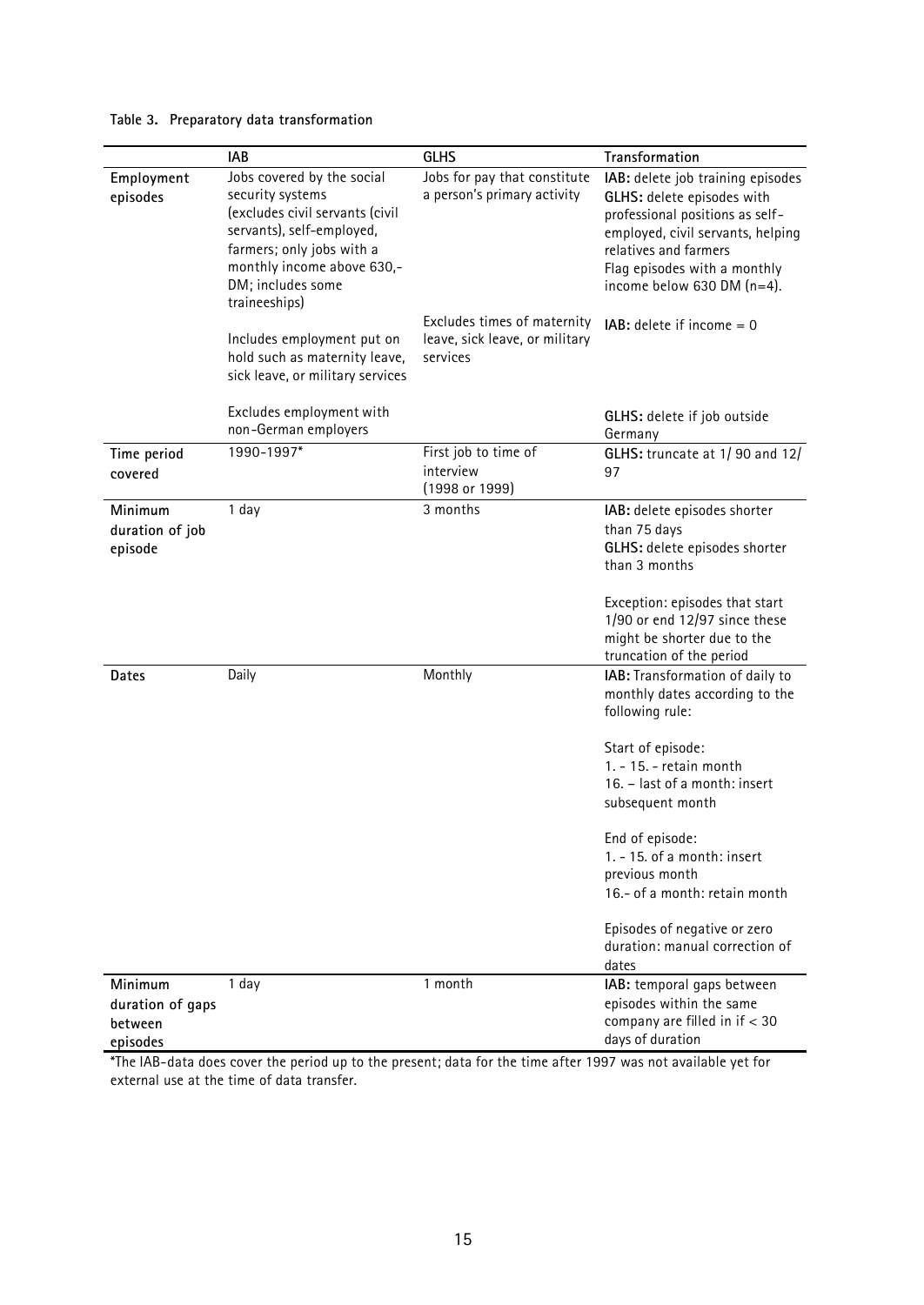|                                            | <b>IAB</b>    | <b>GLHS</b>   |
|--------------------------------------------|---------------|---------------|
| <b>Episodes</b>                            |               |               |
| N Episodes                                 | 1255          | 1062          |
| Duration*                                  |               |               |
| Average (Months)                           | 27.51         | 33.64         |
| Range (Months)                             | 1 bis 96      | 1 bis 96      |
| N Episodes or duration*                    |               |               |
| 1-3 Months                                 | 91<br>7.30%   | 69<br>6.50%   |
| 3-12 Months                                | 395<br>31.50% | 264<br>24.90% |
| 13-24 Months                               | 270<br>21.50% | 196<br>18.50% |
| > 24 Months                                | 499<br>39.80% | 533<br>50.20% |
| Persons                                    |               |               |
| N Episodes**<br>Time spent in employment** | 0-8 Episodes  | 0-7 Episodes  |
| Average (Months)                           | 54.38         | 56.26         |
| 0 Month                                    | 42<br>6.60%   | 56<br>8.81%   |
| 1 Month - 3 Years                          | 161<br>24.40% | 13<br>20.90%  |
| 3-5 Years                                  | 123<br>19.40% | 113<br>17.80% |
| 5-7 Years                                  | 309<br>48.70% | 333<br>52.20% |
|                                            | 635           | 635           |

#### **Table 4. Episodes in IAB and GLHS**

\* Excluded: persons without any employment

\*\* Included: all 636 persons in the match sample

Table 4 shows that the episodes differ quite substantially between the two data files. The sequences reconstructed in the survey contain a much smaller number of employment episodes than the registered sequences, and these episodes are significantly longer on average. This is mostly due to a reduction in short and medium-length episodes of up to 2 years, and an increase in episodes of more than 2 years relative to the IAB-data file. This suggests that retrospective self-reports selectively underreport short episodes or merge them into longer episodes.

Similarly, the time spent in employment differs substantially. Careers with little time (up to 5 years, about 2/3 of the time period) spent in employment are underrepresented in the survey reports, while careers with more than 5 years are overrepresented. An exception are careers with no employment whatsoever; these are somewhat more frequent in the recalled sequences.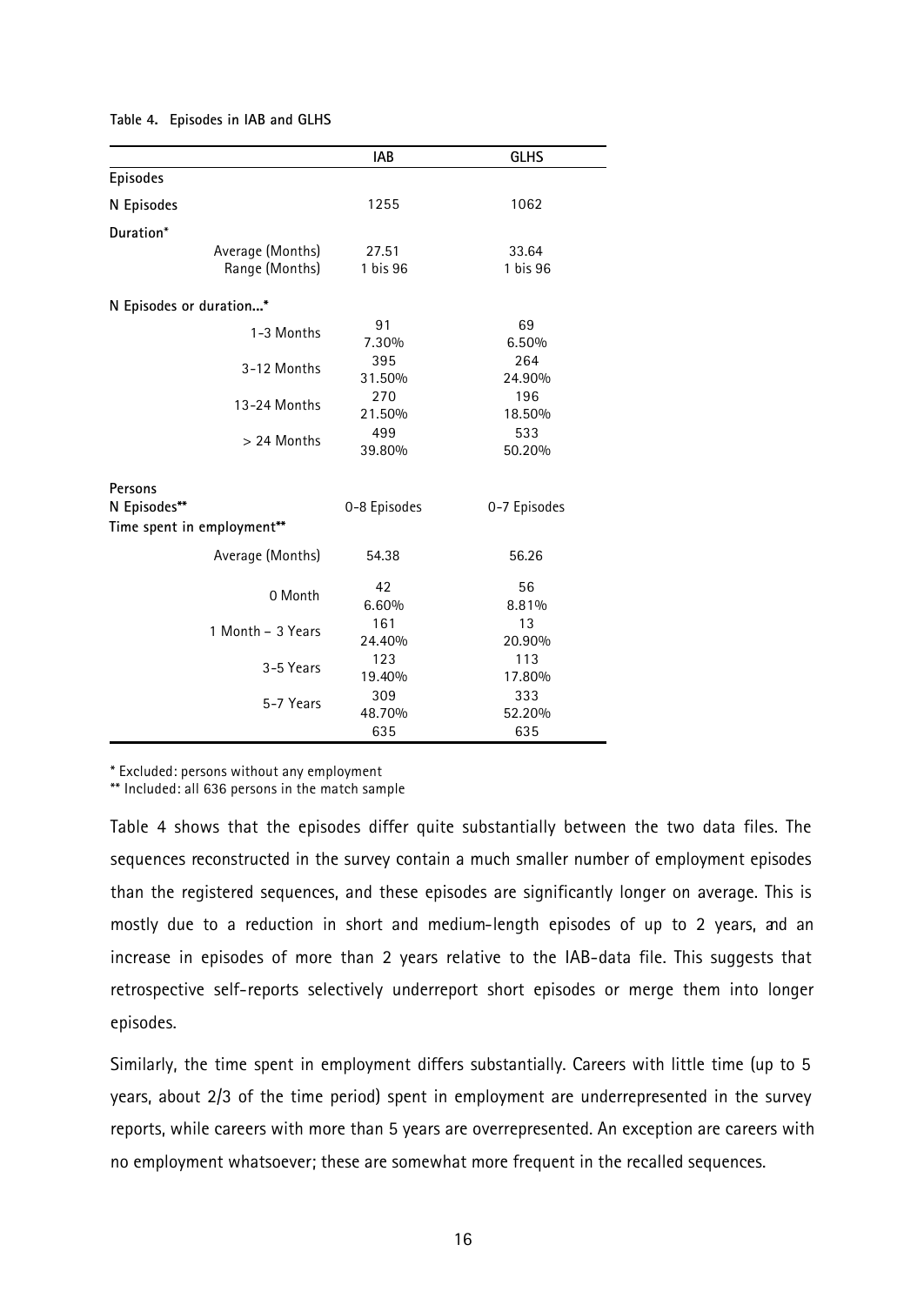



above: for IAB- episodes (registered episodes) below: for GLHS-episodes (recalled episodes)

This can be seen as a result of the respondents' tendency to simplify and conventionalise their careers: individuals with few and short and therefore probably uncharacteristic and meaningless employment episodes eliminate these in their retrospective reconstructions, while persons who spend a lot of time in employment tend to prolong their job episodes by "ironing out" shorter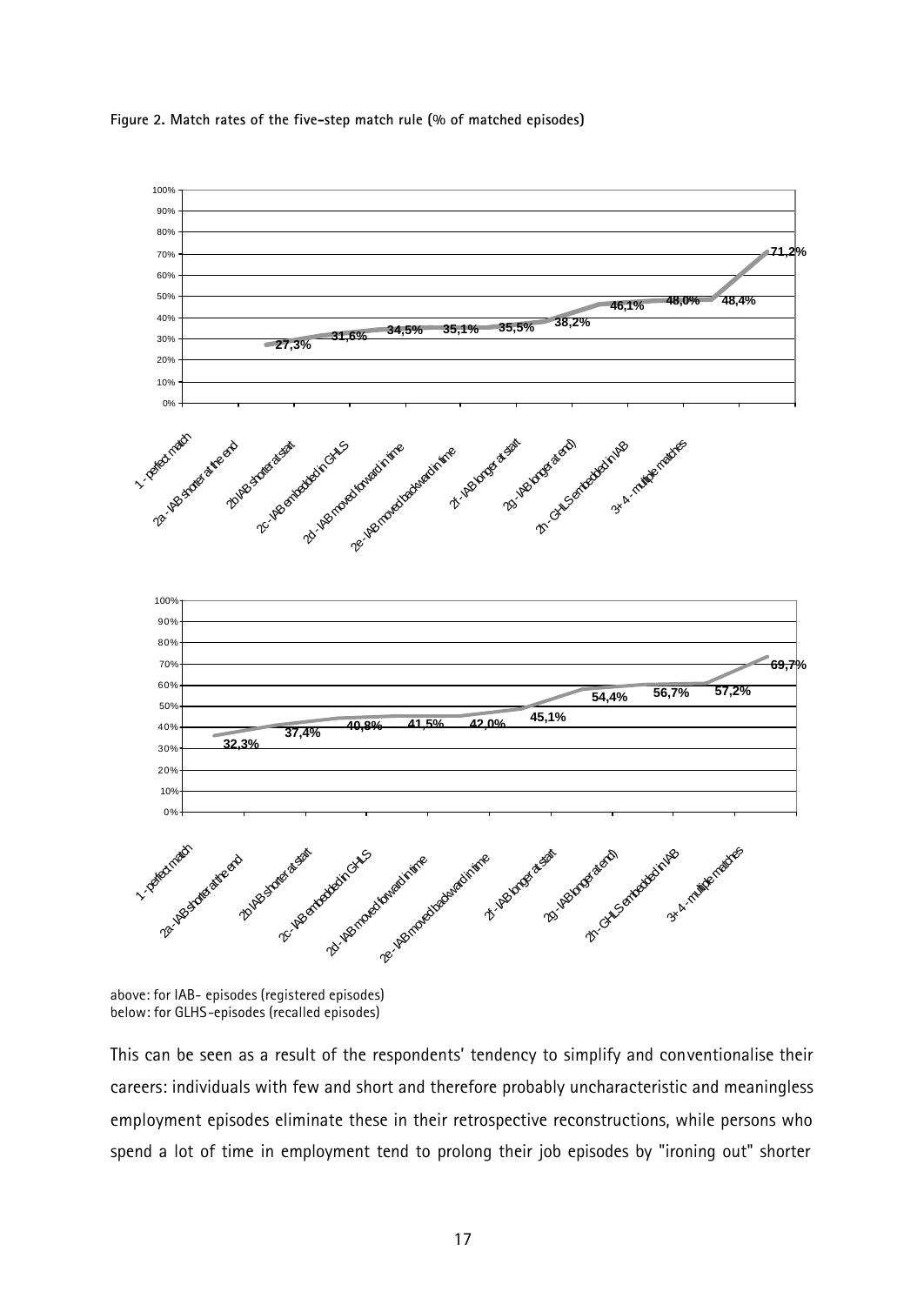interruptions. Such aggregate level comparisons, however, give no information about individual correspondence between registered and reconstructed employment episodes.

### *3.3 Success of the Matching Procedure*

We now apply our five-step match rule to the data using an SPSS-algorithm, and examine the resulting match rates, that is: the percentage of matched episodes from one data set. First, we look at the match rates at each step separately. The upper part of figure 2a shows the percentage of matched registered episodes from the IAB-data; the lower part shows the percentage of matched recalled episodes from the GLHS. These percentages are identical for the first two match steps (perfect and time liberal matches), only the multiple matching in steps 3 and 4 leads to different match rates for episodes from the two data sets.

With only perfect matches, the match rate for both registered and reported episodes is not even a third (step 1). Allowing in addition all forms of time-liberal matches (steps 2a to 2h), match rates go up to about half of all episodes. Multiple matches (steps 3 and 4) eventually lead to match rates of around 70 %. The matching of multiple (up to three) IAB-episodes to one GLHSepisode occurs much more frequently than the other way round. This is likely due to the tendencies towards retrospective simplification and conventionalisation that more often result in the merging of episodes and the ironing out of shorter interruptions than in the inserting of interruptions or transitions.

Next, we examine which episodes of which persons are matched more successfully. The left part of table 5 shows the match rates for men, women, the two birth cohorts and episodes of different length and for careers with different numbers of registered and reported episodes. Both registered and reported episodes of the younger birth cohort have a lower match rate, and episodes reported by women have lower match rates than those reported by men, but not episodes registered for women. The *number* of registered episodes in a sequence has no influence on the match rates, but there is a weak tendency for careers with more reported episodes to have lower match rates. The influence of episode *length* is more pronounced in both directions: shorter registered and reported episodes have lower match rates.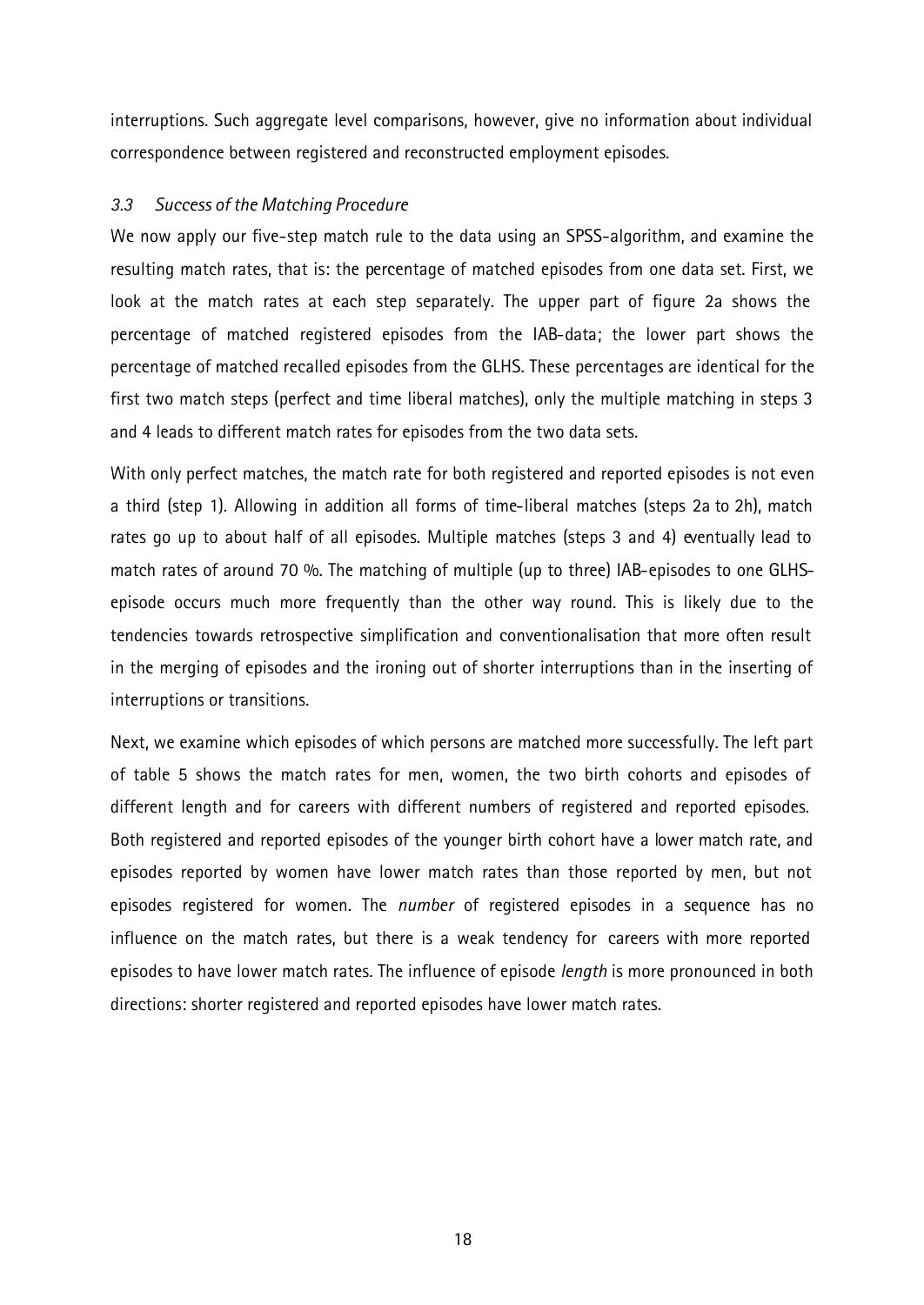|                               |      |                             | <b>Episodes</b> |               |                                        |     |                                          |                   | Persons     |     |              |             |                          |
|-------------------------------|------|-----------------------------|-----------------|---------------|----------------------------------------|-----|------------------------------------------|-------------------|-------------|-----|--------------|-------------|--------------------------|
|                               |      | IAB- episodes GLHS-episodes |                 |               |                                        |     | IAB-->GLHS                               |                   |             |     | IAB-->GLHS   |             |                          |
|                               |      |                             |                 |               |                                        |     | % of matched episodes in<br>the sequence |                   |             |     | the sequence |             | % of matched episodes in |
|                               | n    | match<br>rate               | n               | match<br>rate |                                        | n   | all                                      | some              | none        | n   | all          | some        | none                     |
| all                           | 1255 | 71.6%                       | 1062            | 69.7%         |                                        | 364 | 61.4%                                    | 18.0% 20.6%       |             | 355 |              | 61.3% 20.4% | 18.3%                    |
| men                           | 699  | 71.7%                       | 570             | 71.7%         |                                        | 198 | 62.5%                                    | 18.9% 18.9%       |             | 198 |              | 64.9% 20.0% | 15.1%                    |
| women                         | 556  | 71.5%                       | 492             | 68.6%         |                                        | 166 |                                          | 60.1% 17.4% 22.5% |             | 157 |              | 57.3% 20.8% | 21.9%                    |
| cohort 64                     | 640  | 77.3%                       | 519             | 75.0%         |                                        | 219 |                                          | 71.8% 11.8% 16.4% |             | 219 |              | 72.3% 13.9% | 13.9%                    |
| cohort 71                     | 615  | 64.7%                       | 543             | 64.8%         |                                        | 145 |                                          | 50.3% 24.7% 25.0% |             | 145 |              | 49.8% 27.2% | 23.0%                    |
| number of<br>episodes         |      |                             |                 |               |                                        |     |                                          |                   |             |     |              |             |                          |
| 1                             | 226  | 72.1%                       | 272             | 76.5%         |                                        | 163 | 72.1%                                    |                   | 27.9%       | 208 | 76.5%        | 0.7%        | 22.8%                    |
| $\overline{2}$                | 380  | 68.9%                       | 386             | 65.0%         |                                        | 109 |                                          | 57.4% 23.2%       | 19.5%       | 99  | 51.3%        | 30.6%       | 18.1%                    |
| 3                             | 288  | 72.6%                       |                 | 210 72.9%     |                                        | 53  |                                          | 55.2% 32.3%       | 12.5%       | 33  |              | 47.1% 45.7% | 7.1%                     |
| $\overline{4}$                | 216  | 74.5%                       | 124             | 68.5%         |                                        | 29  |                                          | 53.7% 37.0%       | 9.3%        | 11  | 35.5%        | 58.1%       | 6.5%                     |
| 5                             | 105  | 61.9%                       | 45              | 71.1%         |                                        | 10  |                                          | 37.0% 44.4%       | 18.5%       | 4   |              | 30.8% 53.8% | 15.4%                    |
| $6 - 8$                       | 40   | 82.5%                       | 25              | 56.0%         |                                        |     |                                          |                   |             |     |              |             |                          |
| episode<br>duration           |      |                             |                 |               | time spent in<br>employment<br>(years) |     |                                          |                   |             |     |              |             |                          |
| 1-3 months                    | 48   | 52.7%                       |                 | 69 52.2%      | up to 1                                | 34  | 48.6%                                    |                   | 7.1% 44.3%  | 38  | 71.7%        | 9.4%        | 18.9%                    |
| $3 - 6$ months<br>6 months to | 107  | 69.5%                       | 118             | 68.6%         | $1 - 2$                                | 24  | 55.8%                                    |                   | 14.0% 30.2% | 22  | 55.0%        | 22.5%       | 22.5%                    |
| 1 year                        |      | 166 68.9%                   | 146             | 69.2%         | $2 - 3$                                | 26  | 54.2%                                    | 16.7% 29.2%       |             | 24  |              | 60.0% 12.5% | 27.5%                    |
| 2 years                       | 190  | 70.4%                       | 196             | 69.9%         | $3 - 4$                                | 27  | 50.0%                                    |                   | 29.6% 20.4% | 29  |              | 56.9% 23.5% | 19.6%                    |
| 3 years                       | 118  | 76.1%                       | 149             | 71.1%         | 4 - 5                                  | 40  | 58.8%                                    | 27.5%             | 14.5%       | 34  |              | 54.8% 25.8% | 19.4%                    |
| 4 years                       | 83   | 66.4%                       | 100             | 70.0%         | $5 - 6$                                | 45  | 54.2%                                    | 27.7%             | 18.1%       | 36  |              | 50.0% 33.3% | 16.7%                    |
| 5 years                       | 59   | 79.7%                       | 75              | 70.7%         | $6 - 7$                                | 50  | 60.2%                                    | 20.5%             | 19.3%       | 47  |              | 51.1% 26.1% | 22.8%                    |
| $6 - 7$ years                 | 122  | 84.1%                       | 209             | 78.0%         | $7 - 8$                                | 118 | 82.8%                                    | $9.1\%$           | 8.4%        | 125 |              | 74.0% 13.6% | 12.4%                    |
|                               |      |                             |                 |               |                                        |     |                                          |                   |             |     |              |             |                          |

**Table 5. Match rates for different kinds of episodes registered for and reported by different persons**

The right part of table 5 looks at match success in a different way. For each person, we look at the percentage of all episodes that they reported or that were registered for them which could be matched: all, some or none. Clearly, match difficulties do not affect all person alike: both ways, the percentage of careers where *all* registered or reported episodes are matched is about 60 %. Of the remaining sequences, in about 20 % *some* episodes can be matched while others cannot, and in the remaining 20 % of careers, *no* episodes at all have found a match. Women's registered careers do contain slightly more often no matches and slightly less often are entirely matched. This tendency is more pronounced for women's reported careers. As for birth cohorts, both registered and reported careers of the younger birth cohort contain more often no matching episode and less often can be partially or entirely matched.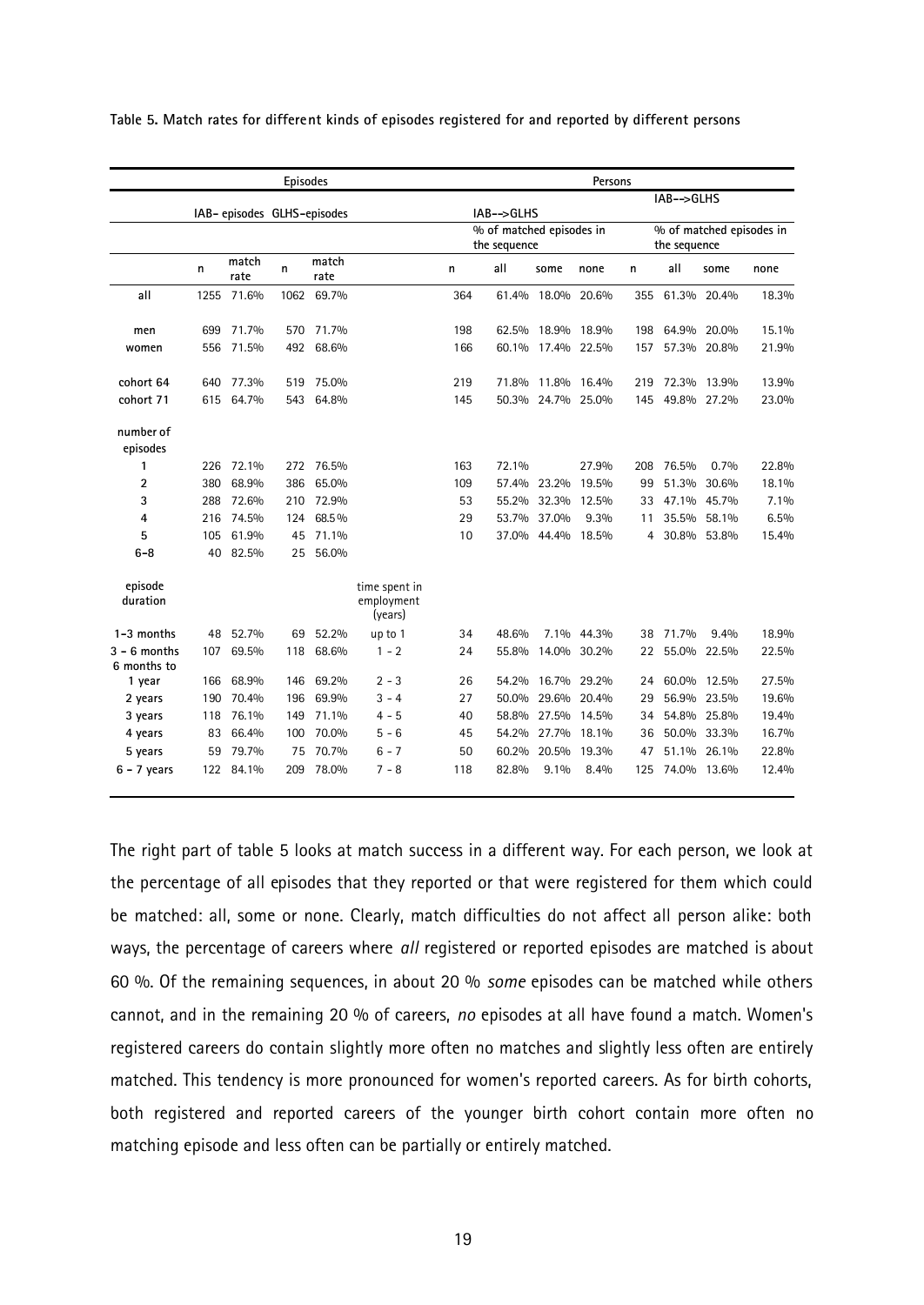With an increasing number of registered and reported employment episodes, the percentage of entirely matched careers decreases markedly, with a corresponding increase in partly and unmatched careers. For the registered episodes, the more time respondents have spent in employment, the higher is the percentage of careers where all episodes are matched. The same tendency exists for the reported episodes, but less pronounced.

### *3.4 Qualitative Analysis of Match Failures*

In order to better understand the reasons when and why our match rule failed, we carried out a qualitative analysis of 19 individual careers where no employment episode could be matched. We selected males and females from both cohorts that had different numbers of registered and reported episodes and displayed their careers graphically as lines that extend over a grid representing the months and years of the time period covered – analogous to the schematic careers depicted in figure 1. We looked at all information available in the GLHS and IAB data about the reported episodes that did not find a match and about the transitions between them. Since the survey asked also about people's activities during the times they were not employed, we also looked at what they report for the times when they were registered as employed but did not report this episode in a way that allowed to a match.

Five causes could be identified that repeatedly lay at the heart of the discrepancies; Appendix 1 shows graphical depictions of typical cases for each cause.

### - Unclear transitions between training episodes and employment episodes

Respondents 1a, 1b and 1c report being in job training during times when they were registered as employed. Respondents 1b and 1c report a subsequent employment with the same company they were trained in. In the logic of the social security system, someone can legitimately be both in training and covered by the social security system as an employee. Such times may also seem ambiguous to a respondent in retrospect, but in the GLHS, these two states are mutually exclusive. For example, respondent 1b had to report his "Volontariat" (a practical training phase for journalists at a newspaper or news agency) either as a job or as training. Obviously, the training aspect seemed more prominent to him. Another possibility in such cases is that the training company did not report the status change when an apprentice or trainee was given a job; this became only mandatory in 1992 (Bender, 1997). This source of discrepancies could be responsible for the lower match rates of those born in 1971, since they are much more likely to have an episode of job training during the covered period.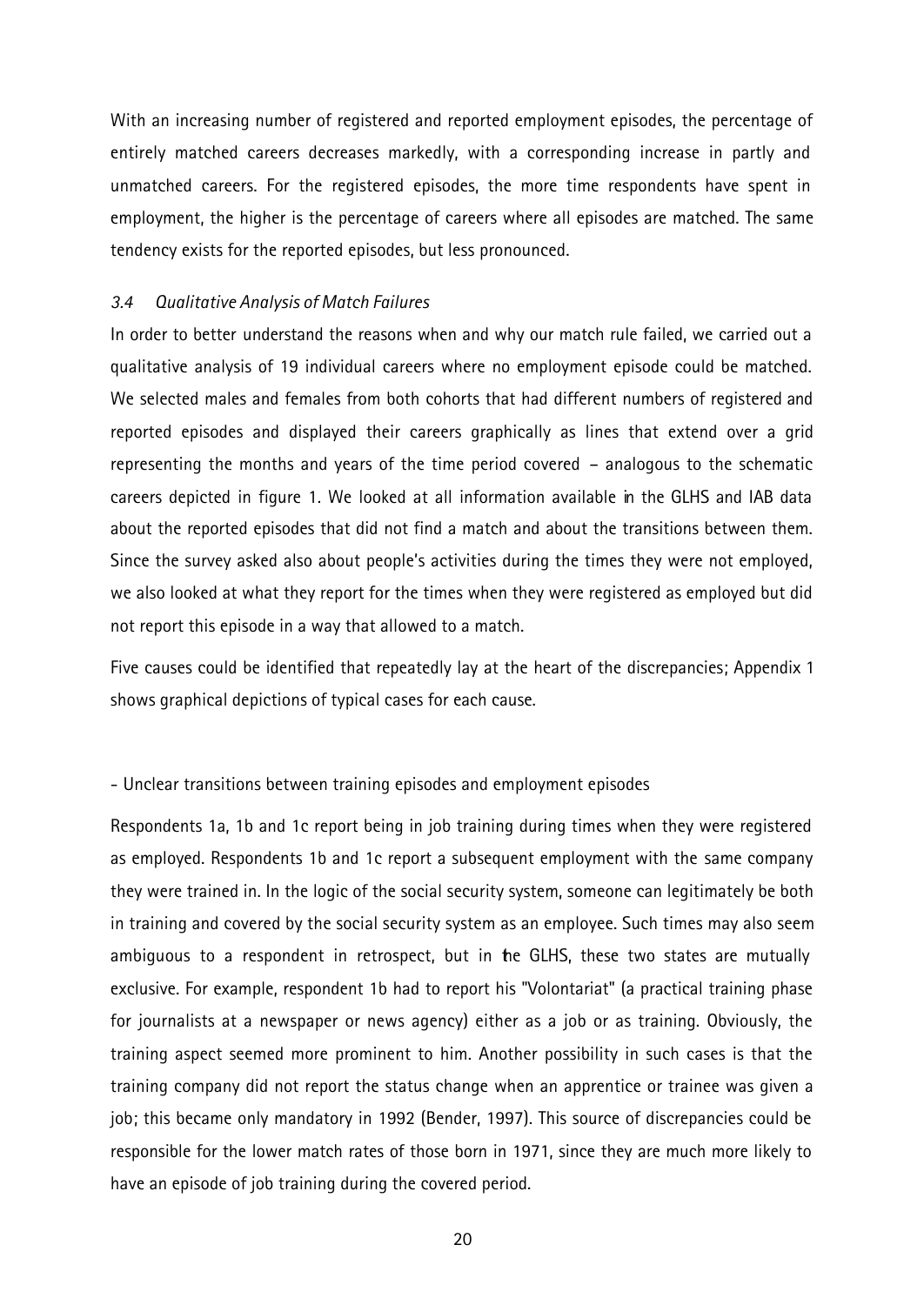- Inappropriate selection of episodes during the preparatory data transformation

As reported in table 4, we prepared the two data sets for the comparison by excluding some episodes from both files that by definition of the concepts and purposes of the respective data sets could not have a counterpart in the other file. For example, using the self-reported professional status, we deleted all the employment episodes during which respondents were civil servants, self-employed, farmers or helping a family member from the GLHS data set, since such jobs are not covered by the social security system and therefore cannot possibly show up in the IAB-data. Cases 2a and 2b show clearly that this also lead to the exclusion of episodes during which actually social security payments have been made - the self-reported professional status was incorrect. In case 2a for example, an episode as self-employed head waiter could have been matched in step 3 to the IAB episodes.

#### - Misdating in the GLHS data set

Respondents 3a and 3b report employment episodes that, from the codes for profession and branch, suggest that they correspond to registered episodes. But they date start and end of an employment episode by more than two months too early or too late respectively: 3a by three months, 3b by exactly one year. Time liberal matches only permit discrepancies up to 2 months and is therefore not liberal enough to match these episodes. A more liberal match rule, or one that also permits misdating by exactly one year, would have matched these episodes at step 2.

#### - Periods of continuous employment are segmented into discrepant company episodes

According to both data sets, respondent 4a reported employment for identical time periods. The codes for profession and branch also suggest that he reported the same activities as the register records. But these time periods are structured differently into company episodes by retrospective recall and company code change: he recalls only one company change (accompanied by a change in activity) while the register shows three. Moreover, the reported transitions occur at a very different point in time than does any of the three company code changes. Two explanations are possible: first, the respondent erroneously reconstructs transitions as within company changes that actually were between companies; during data preparation, such transitions were deleted and the two adjoining episodes merged. Second, company code changes do not bring with them marked transitions in job related roles, activities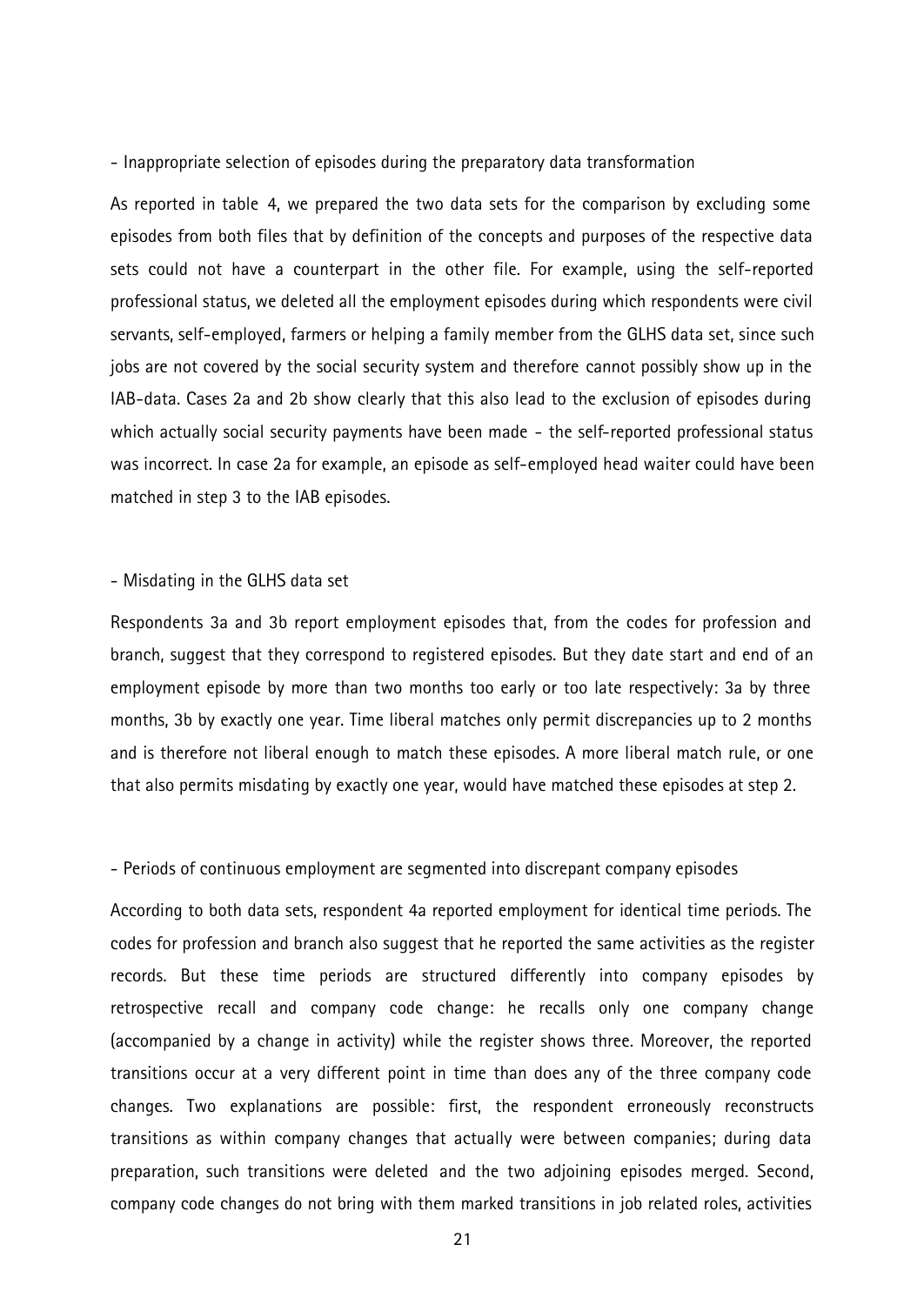and therefore, in the survey, are not (and, in many cases should not) be recalled as company changes. This can occur when company codes change due to administrative procedures that have no corresponding impact on the individual. This is possible especially since the respondent 4a is a civil servant.

# - No plausible explanation

Some cases remain where, like for respondent 5, neither of the diagnoses 1 to 4 seem adequate. Such discrepancies may result from a combination of dating errors and different reconstruction of transitions, that are not to be disentangled anymore in a way that can be related to the two data generation processes.

# **4 Conclusion and Outlook**

# *4.1 What Have We Learned About Match Rates and the Causes of Match Failure?*

To highlight the specific challenges of matching and linking data on the level of events or episodes, we matched retrospective survey reports and register data about jobs and tried to derive explanations for match failures on the basis of knowledge about the data generation processes at all stages. Permitting time-liberal and multiple matches, about 70 % of episodes can be matched.

Match failures mainly occur at three points in the data generation process:

- when respondents reconstruct their episodes from autobiographical memory,
- when they recall the identificatory information about the reconstructed job episodes erroneously (here: starting and ending dates),
- when they reconstruct the information that is used to prepare the data and make it comparable with the register data.

We showed that in retrospective reports, short episodes are omitted or merged, when transitions are not very marked or short times of employment interruptions are ironed out, leading to simpler, more conventional and stable careers. Less frequently, transitions and episodes are inserted. Another source for match failures is misdating or company code changes due to administrative changes that do not correspond with relevant changes for the respondent.

Match failure does not concern every respondent to the same degree. Those respondents that have to report on fuzzy transitions between company based training and employment are more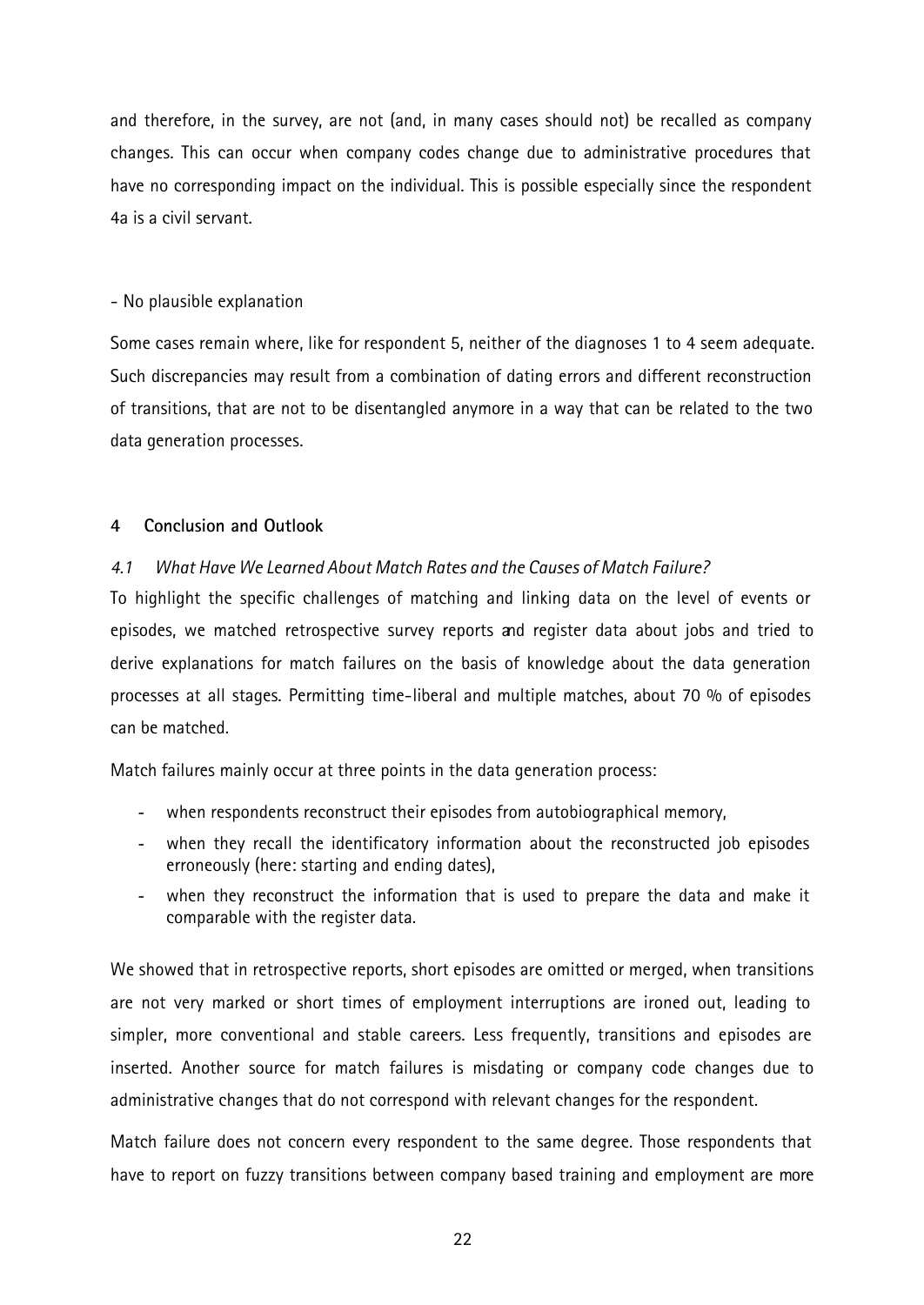at risk of match failures. The same can be observed for those whose career is characterized by irregular or rapidly changing employment patterns.

#### *4.2 Theoretical and Practical Implications*

**a)** Match rates are dependent on the criteria of the matching rule. This has already been observed by Miller and Groves (1985). As a consequence, they suggest that matching should generally be done with a wide range of criteria and combination of criteria and the resulting match rates reported in detail. In line with this, Luks and Brady (2003) systematically vary their temporal match criteria in order to adopt the one with the highest match rate as the most appropriate. In our study, for example, the time liberal matches could have been more generous and permitted discrepancies up to 3 months or more. Considering the common memory error of misdating an event by exactly one year, only those cases with a discrepancy of exactly 12 months could have been matched while maintaining the stricter criterion of two months. The choice of criteria, however, should be set in accordance with the aims of the linkage. We chose 2 months because we wanted a more conservative match rule that in doubtful cases would rather decide against a match, thus placing a relatively strong emphasis on avoiding type B errors. Moreover, a more liberal criterion makes it more difficult to decide about how to represent a career in the final linked data set (see point e). The variability of match rates should be kept in mind when evaluating the feasibility of data linkage or the quality and usefulness of the resulting linked data set.

**b)** Additionally, match rates depend on how the data sets are prepared for the matching. Survey and register data are gathered by different agents for different purposes which results in different data formats or different definitions for similar concepts. Most data linkage operations, therefore, have to carry out preparatory data transformation. Here, episodes had to be deleted or merged, variables recoded or text variables coded. Data preparation too could be done using a range of criteria to compare the influence on the match rates. In our case, we have tried to select the most appropriate way and achieve an optimal balance between Type-A and Type-Berrors by looking extensively at single cases. But as the analyses have shown, inappropriate selection could not be entirely avoided, since the selection criteria are error-prone in the same sense as the identificatory information.

**c)** The choice of good identificatory information and the choice of a useful match rule requires an in-depth knowledge about the processes that generate both the objects and the

23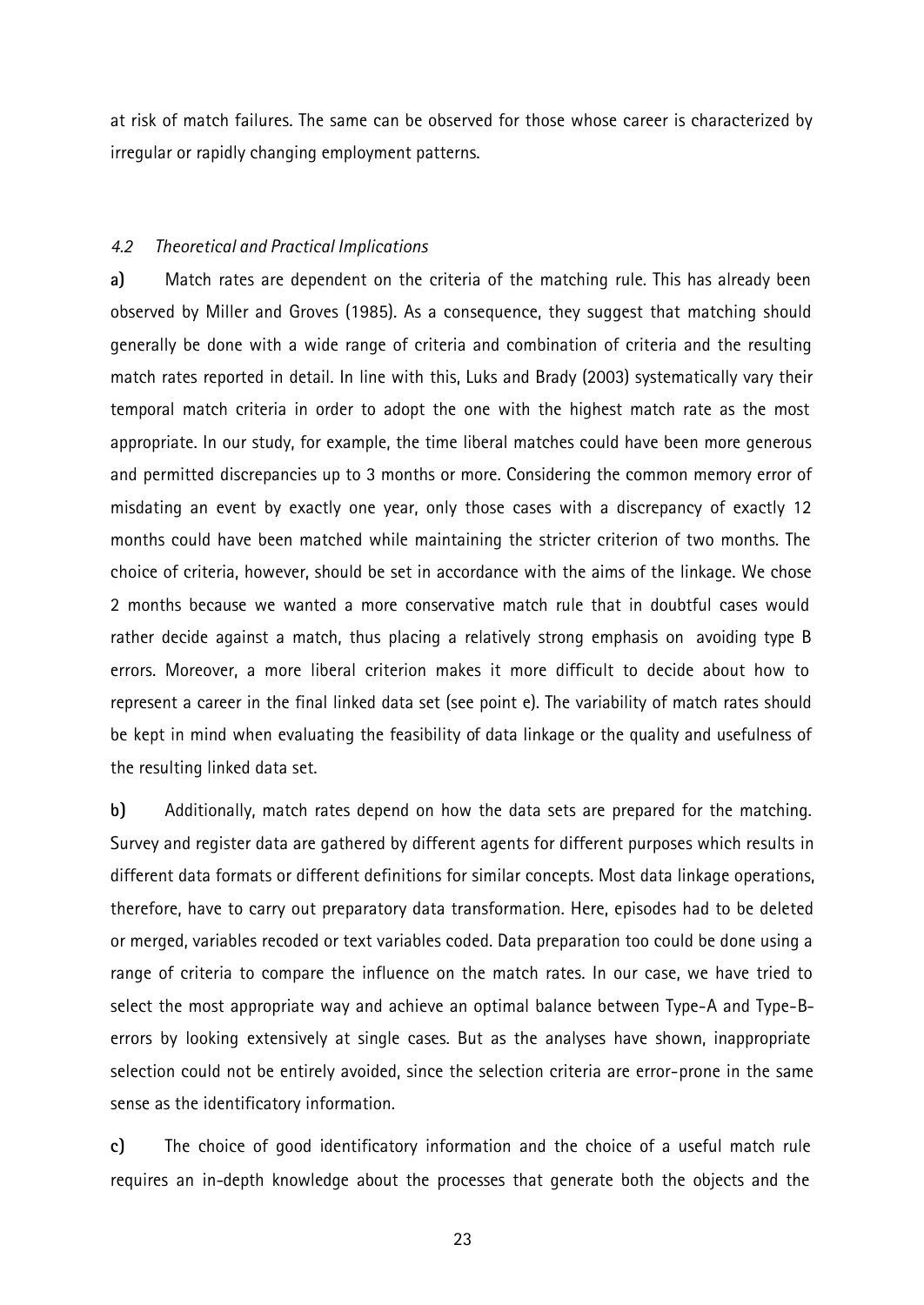identificatory information in both data sets. Indispensable here is the collaboration with persons involved in the collection and administration of both data sets. They can provide invaluable insights about the official rules and the informal pragmatics of the data generation procedures (Bick and Müller, 1980).

**d)** We abandoned Fellegi's and Sunter's classical assumption that every object is matched to one and only one other object by permitting multiple matches. This has markedly increased the match rates, especially the matching of more than one registered episode from the IAB to one recalled episode from the GLHS. It, however, requires careful decisions about how to represent this time period in the final data set and about which detail variables for each episode and transition to eventually use. This touches upon the wider question about which data set contains the more valid information about objects (episodes) and their start and end dates - or the question about which data set represents social reality more adequately.

Generally, register data are considered to be more valid – especially regarding calendar dates – since they are not flawed and biased by memory errors or interviewer influences. On this assumption, register data are used to validate survey reports (i.e. Auriat, 1992; Cash and Moss, 1972; Mathiowetz and Duncan, 1988; Means and Loftus, 1991). When linking data sets, they frequently serve as the reference data set from which the objects are taken, while adding the values of variables from the other data set to them.

Our single case studies have shown that match failure indeed can be plausibly explained by recall errors in many cases, which would make is plausible to give a priori preference to the registered episodes. However, social reality is always represented with error in any kind of data. There is also reason to believe that errors in survey and register data are correlated: certain persons with certain careers tend to be represented with a lower validity in both register and survey data. An example from our study are large companies in the public sector: Fritsch (1997) assumes that here, the interpretation of company code changes as actual company changes for individuals can be problematic; while Becker (2001) and de Graaf and Wegener (1989) have shown that civil servants have quite often difficulties to recall positions and jobs reliably.

Whether and when it makes sense to evaluate one data set against the other depends again on the purposes of the linkage. As an example, consider the cases in which a company code change due to administrative reasons does not correspond with an actual change for the respondent. Since the purpose of the GLHS is not to track administrative changes of companies but actual changes in peoples' lives, match failures cannot be interpreted as errors or flaws in the survey data. Vice versa, it is not the purpose of the register data to track individuals lives longitudinally.

24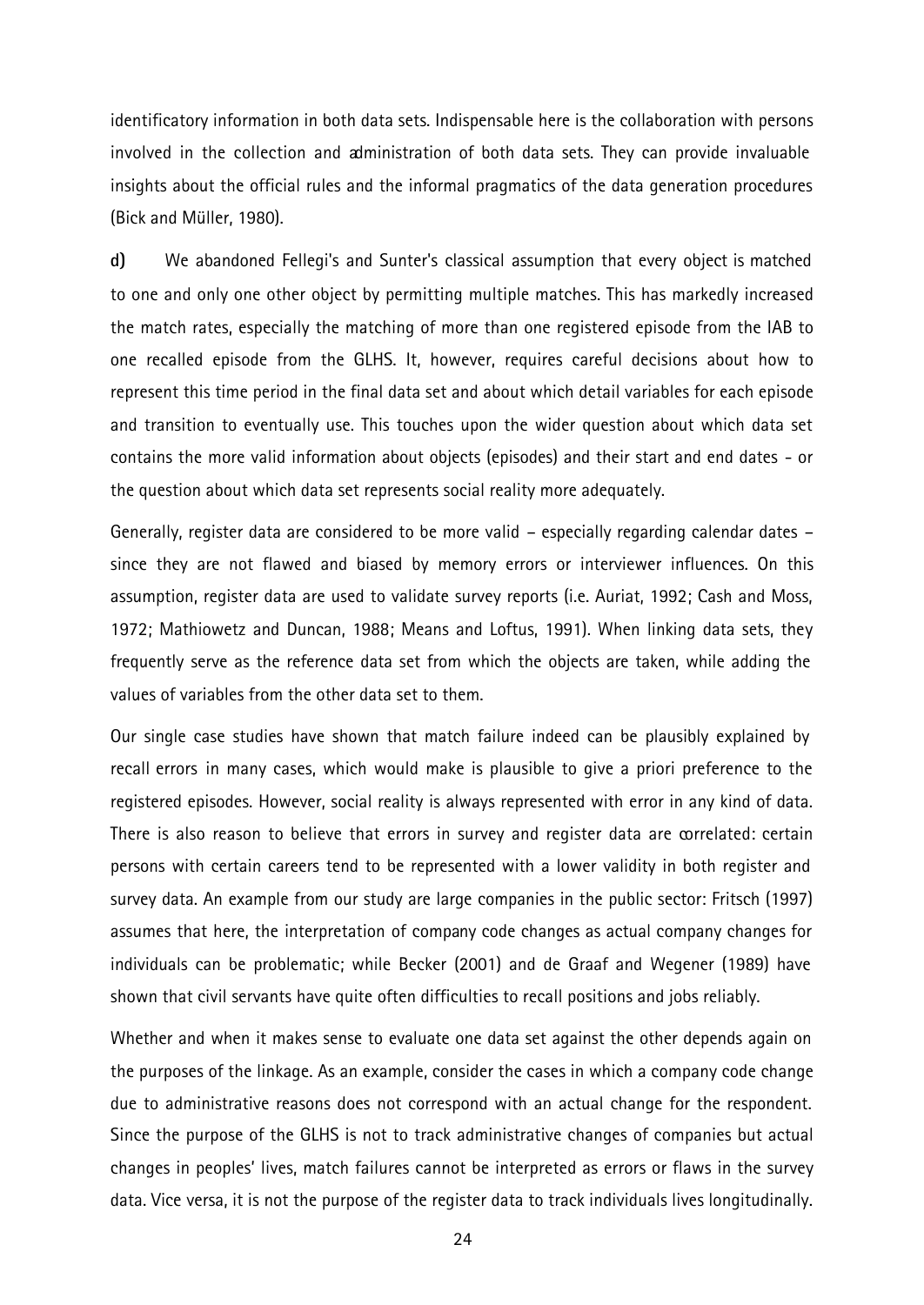This concerns rather conceptual correspondence than differential validity. Miller and Groves (1985) talk about register and survey data as alternative ways to represent the same aspects of social reality.

Practically, this would imply the creation of an integrated "reconciled" data set instead of prioritizing one over the other on the basis of an assumed greater validity. Paull (2002) created such an integrated reconciled data set in a study where she matched reports about job episodes from two overlapping panel waves in the British Household Panel Survey (BHPS). She compared the reconciled data with two others, that gave priority to one of the panel waves, and a third, that excluded all doubtful cases from the final data set. The main advantages of the integrated data set were that more cases could be included and memory errors were counteracted. However, a reconciled data set probably will require manual matching in addition to the automatized match rule.

**e)** Matching decisions can be made "manually" by individuals that look at single cases and careers, or by automatic rules and algorithms. While manual matching is only feasible for a small number of cases, automatic rules can use only a small number of variables as identificatory information and are notoriously weak in "world knowledge". They will inevitably fail to do justice to some cases and intricacies of the differences in data generation processes which leads to errors of Type A and Type B both at the preparatory stage and during the matching itself. Of course, also individuals will commit errors and introduce biases. To our knowledge, the only study that compares match rates of automatic procedures and individuals is the one by Miller and Groves (1985). The authors conclude that match rates from individuals resembled more closely the computerized matching rules with relatively liberal criteria.

In this methodological study, we had time and resources to check and revise the automatized preparatory steps as well as the matching steps again and again by looking at single cases. Also, at some points, inappropriate consequences of the automatized matching rules for some special careers were corrected manually. We were therefore able to combine both the advantages of automatic rules and individual matching. We remain sceptical that the human being will ever be completely dispensable with when matching data, at least when information as complex and idiosyncratic as ours is concerned. As we have seen, the majority of careers that contain few episodes, so that for most persons, the matching was unproblematic. We assume that optimal matching results will require both: on the one hand, an automatized rule to deal with the bulk of relatively simple and straightforward cases, and on the other hand, individuals that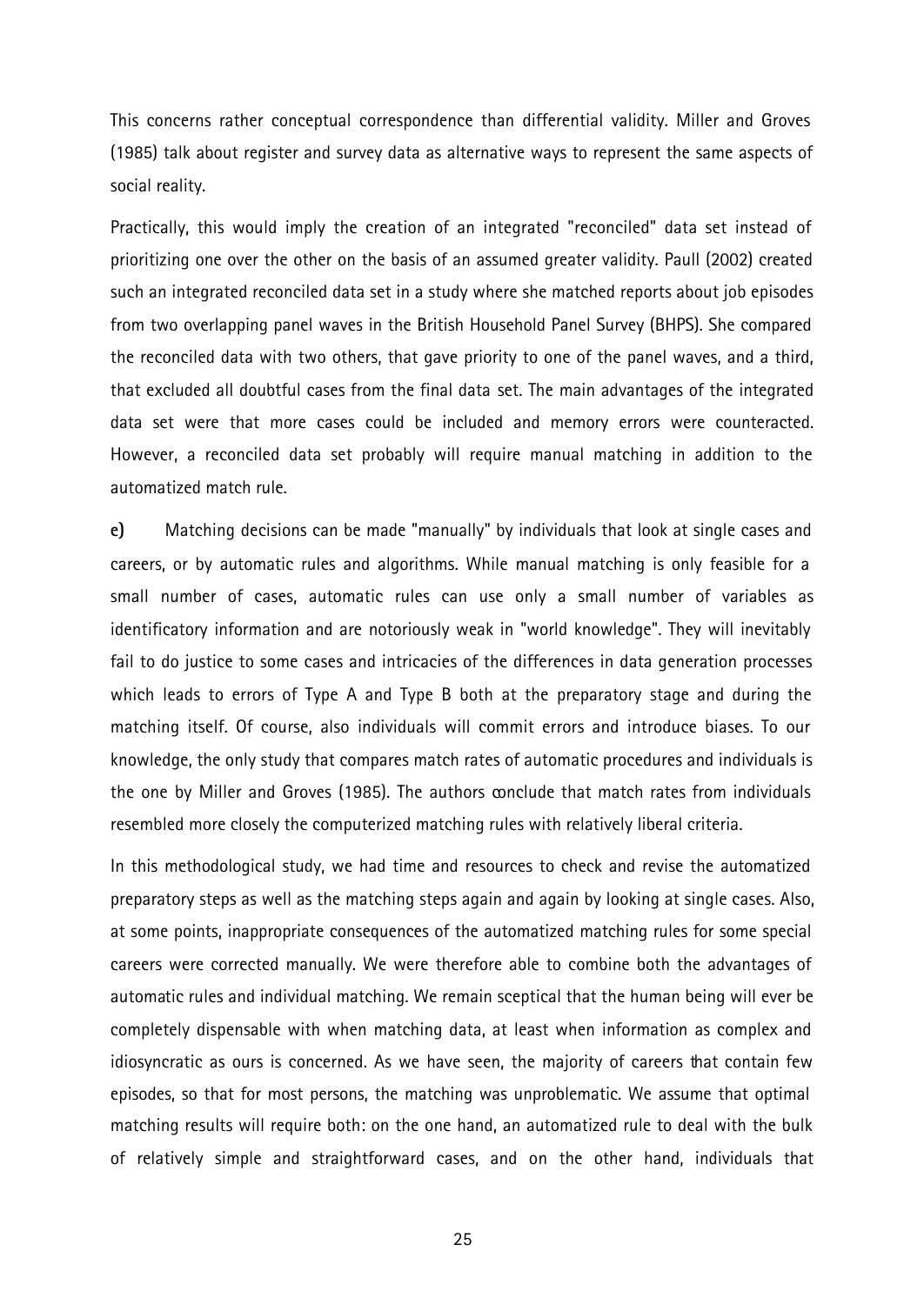continuously check the results for appropriateness and deal with the more complex and challenging cases.

#### **5 Literature**

- Auriat, N. (1992). Who forgets? An analysis of memory effects in a retrospective survey of migration history. *European Journal of Population 7*, 311-342.
- Barsalou, L. W. (1988). The content and organization of autobiographical memories. In: E. Winograd (ed.), *Remembering reconsidered: Ecological and traditional approaches to the study of memory*. New York: Cambridge University Press.
- Becker, R. (2001). Reliabilität von retrospektiven Berufsverlaufsdaten ein Vergleich zwi-schen der Privatwirtschaft und dem öffentlichen Dienst anhand von Paneldaten. *ZUMA-Nachrichten* 49, 29-56.
- Bellmann, L., Bender, S. & Kölling A. (2002). Der Linked Employer-Eployee-Datensatz aus IAB-Betriebspanel und Beschäftigtenstatistik der Bundesanstalt für Arbeit. In: G. Kleinhenz (ed.), *IAB-Kompendium Arbeitsmarkt- und Berufsforschung*. Stuttgart: Kohlhammer.
- Bender, S., R. Brand & J. Bacher. (2001). Re-identifying register data by survey data: An empirical study. *Statistical Journal of the United Nations* 18, 373-381.
- Bender, S. & J. Hilzendegen. (1995). *Die IAB-Beschäftigtenstichprobe als scientific use file*. Stuttgart: Kohlhammer.
- Bender, S. (1997). Die IAB-Beschäftigtenstichprobe 1975-1990: Analysemöglichkeiten der anonymisierten Stichprobe. In: R. Hujer et al. (eds.), *Wirtschafts- und sozialwissen-schaftliche Panel-Studien - Datenstrukturen und Analyseverfahren - Sonderhefte zum Allgemeinen Statistischen Archiv*. Göttingen: Vandenhoeck und Ruprecht.
- Bick, W. & P. J. Müller. (1980). The nature of process-produced data towards a social-scientific source criticism. In: E.K. Scheuch (ed.), *Historical social research: The use of historical and processproduced data*. Stuttgart: Klett-Cotta.
- Brixy, U. (1999). Die Betriebsdatei der Beschäftigtenstatistik der Bundesanstalt für Arbeit. *Beiträge zur Arbeitsmarkt- und Berufsforschung* 230
- Brown, N. R., L. J. Rips & S. L. Shevell (1985). The subjective dates of natural events in very long-term memory. *Cognitive Psychology* 17, 139-177.
- Cash, W. S. & A.l J. Moss (1972). *Optimum recall period for reporting persons injured in motor vehicle accidents.* Washington D.C.: National Center for Health Statistics.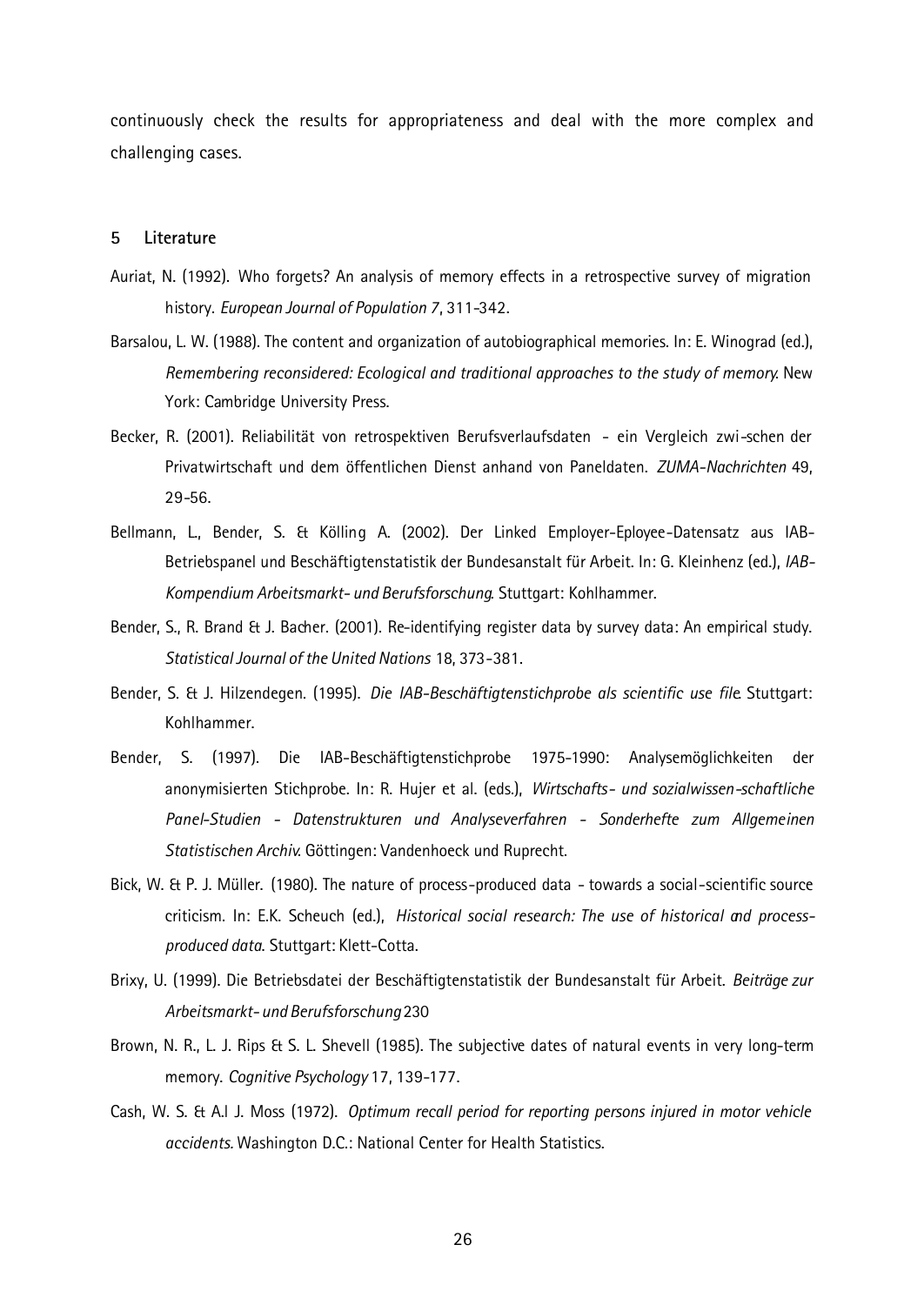- Conway, M. A. & C. W. Pleydell-Pearce (2000). The construction of autobiographical memories in the self-memory system. *Psychological Review* 107, 261-288.
- de Graaf, Nan Dirk & B. Wegener (1989). (Un)reliability of job career and social resource data. *Unpublished manuscript.*
- Fellegi, I. P. & A. B. Sunter (1969). A theory for record linkage. *Journal of the American Statistical Association* 64, 1183-1210.
- Friedman, W. J. (1993). Memory for the time of past events. *Psychological Bulletin* 113, 44 66.
- Fritsch, M. (1997). Die Betriebsdatei der Beschäftigtenstatistik Ansatz und Analyse-möglichkeiten. In: G. Wagner (ed.), *Wirtschafts- und sozialwissenschaftliche Panel-Studien - Datenstrukturen und Analyseverfahren*. Göttingen: Vandenhoeck.
- Larsen, S. F., C. P. Thompson & T. Hansen (1996). Time in autobiographical memory. In: D.C. Rubin (ed.), *Autobiographical memory*. Cambridge: Cambridge University Press.
- Luks, S. & H. E. Brady (2003). Defining Welfare Spells: Coping with problems of survey responses and administrative data. *Evaluation Review* 27, 395-420.
- Mathiowetz, N. A. & G. J. Duncan (1988). Out of work, out of mind: Response errors in retrospective reports of unemployment. *Journal of Business and Economic Statistics* 6.
- Mayer, K. U. & E. Brückner (eds.) (1989). *Lebensverläufe und Wohlfahrtsentwicklung Konzeption, Design und Methodik der Erhebung von Lebensverläufen der Geburtsjahrgänge 1929-31, 1939-41, 1949- 51, Teil 1-3*. Berlin: Max-Planck-Institut für Bildungsforschung.
- Means, B. & E. F. Loftus (1991). When pe rsonal history repeats itself: Decomposing memories for recurring events. *Applied Cognitive Psychology* 5, 297-318.
- Middendorf, E. (2000). Panta rhei oder der mentale Fluß von Tatsachen: Zur Reliabilität retrospektiv erhobener biographischer Ereignisse. *ZA-Nachrichten* 46, 58-71.
- Miller, P. V. & R. M. Groves. (1985). Matching survey responses to official records: An exploration of validity in victimization reporting. *Public Opinion Quarterly* 49, 366-380.
- Neisser, U. & R. Fivush (eds.) (1994). *The remembering self. Construction and accuracy in the selfnarrative*. Cambridge: Cambridge University Press.
- Paull, G. (2002). Biases in the reporting of labour market dynamics. Working paper of the *Centre for Economic Performance*. London: The Institute for Fiscal Studies.
- Reimer, M. (2003). Autobiografisches Erinnern und retrospektive Längsschnitt-datenerhebung: Was wissen wir und was würden wir gerne wissen? *BIOS - Zeitschrift für Biographieforschung, Oral History und Lebensverlaufsanalysen* 1, 27-45.
- Wagner, M. (1996). Lebensverläufe und gesellschaftlicher Wandel: Die westdeutschen Teilstudien. *ZA-Information* 38, 20-27.